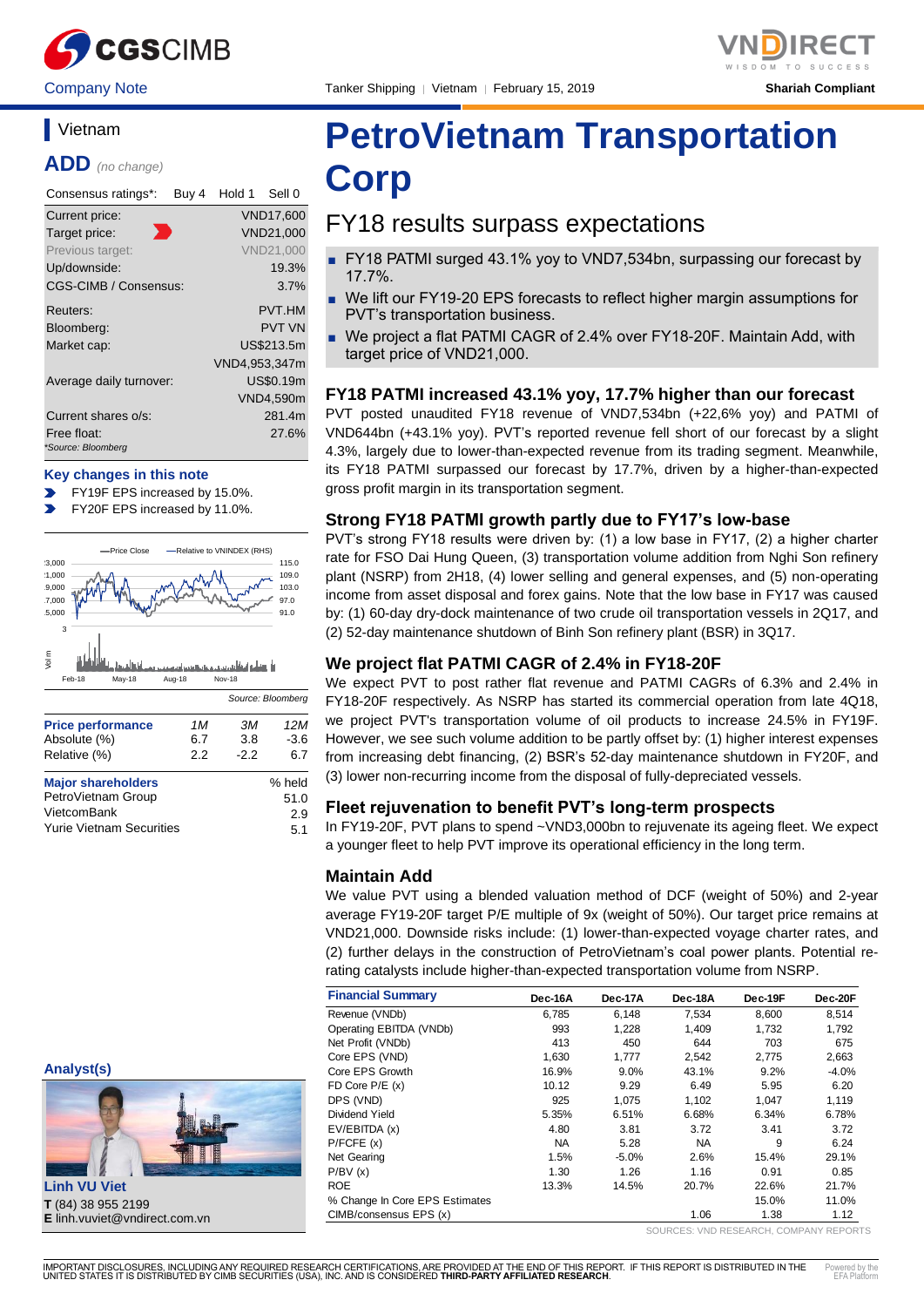



# **FY18 RESULTS REVIEW**

## **PVT's 4Q18 PATMI increased 18.2% yoy, but partly due to nonrecurring net forex gains**

In 4Q18, PVT posted consolidated net sales of VND1,923bn (+13.1% yoy and +10.8% qoq) and PATMI of VND224bn (+18.2% yoy and +121.7% qoq).

The strong performance in 4Q18 vs. 3Q18 was due to: (1) low-base in 3Q18 due to the dry dock maintenance of PVT Athena vessel, (2) non-recurring income from net forex gain of VND30.4bn (vs. -VND7.7bn in 3Q18), and (3) NSRP starting its full commercial operation in 4Q18.

Meanwhile, compared to 4Q17, PVT's recurring PATMI showed decent yoy growth of 6.4%. This was largely due to the volume addition from NSRP in 4Q18. Note that we excluded the effect of non-recurring net forex gain from PVT's recurring 4Q18 PATMI in the above calculation.

| Figure 1: 4Q18 key financial results |       |                |                                        |       |         |
|--------------------------------------|-------|----------------|----------------------------------------|-------|---------|
| <b>FYE (VNDbn)</b>                   | 4Q17  | 4Q18           | $%$ yoy                                | 3Q18  | $%$ qoq |
| Sales                                | 1.700 | 1,923          | 13.1%                                  | 1.736 | 10.8%   |
| Gross profit                         | 354   | 384            | 8.7%                                   | 213   | 80.8%   |
| SG&A expense                         | (76)  | (92)           | 20.8%                                  | (63)  | 45.5%   |
| Financial income / expenses          | 11    | 40             | 275.4%                                 | (19)  | N/a     |
| Other income / expense               | (5)   | $\overline{2}$ | $-146.2%$                              | 9     | -73.9%  |
| <b>PBT</b>                           | 290   | 345            | 19.1%                                  | 148   | 133.4%  |
| <b>PAT</b>                           | 221   | 265            | 19.9%                                  | 118   | 125.8%  |
| <b>PATMI</b>                         | 190   | 224            | 18.2%                                  | 101   | 121.7%  |
| <b>Recurring PATMI</b>               | 190   | 202            | 6.4%                                   | 101   | 99.4%   |
|                                      |       |                | SOURCES: VND RESEARCH, COMPANY REPORTS |       |         |

## **FY18 PATMI surpassed our forecast by 17.8%, largely thanks to strong performance of the transportation segment**

In FY18, PVT posted consolidated net sales of VND7,534bn (+22.6% yoy) and PATMI of VND644bn (+43.1% yoy). The company fell short of our revenue forecast by a marginal 4.3%, but surpassed our PATMI forecast by 17.8%.

| Figure 2: FY18 results comparison |             |             |         |                |            |                                                                                                                                                                                                                                                                          |
|-----------------------------------|-------------|-------------|---------|----------------|------------|--------------------------------------------------------------------------------------------------------------------------------------------------------------------------------------------------------------------------------------------------------------------------|
| <b>FYE (VNDbn)</b>                | <b>FY17</b> | <b>FY18</b> | $%$ yoy | FY18F          | FY18/FY18F | <b>Comments</b>                                                                                                                                                                                                                                                          |
| <b>Sales</b>                      | 6,148       | 7.534       | 22.6%   | 7.873          | 95.7%      | - Low base FY17 due to (1) BSR's 52-day shutdown<br>maintenance in 3Q17 and (2) dry-dock maintenance of PVT<br>Mercury and Hercules M vessel in 2Q17<br>- FSO Dai Hung awarded a 22% higher charter rate yoy as<br>crude oil price returned to above US\$55/bbl. in 2Q18 |
| Gross profit                      | 846         | 1.055       | 24.7%   | 909            | 116.1%     | - Better gross profit margin in transportation segment than we<br>expected for FY18 (16.8% vs. 13.1% in our FY18F)                                                                                                                                                       |
| SG&A expense                      | (243)       | (258)       | 6.1%    | (217)          | 118.8%     |                                                                                                                                                                                                                                                                          |
| Financial income / expenses       | 27          | 45          | 65.6%   | $\overline{2}$ | 4.0%       | - PVT recorded a much higher forex gain of VND40.0bn in<br>FY18 (vs. VND3.9bn in FY17). With charter rates being in<br>US\$, a stronger US\$ in FY18 was particularly beneficial to<br>PVTs crude oil transportation business.                                           |
| Other income / expense            | 14          | 100         | 631.1%  | 108            | 92.7%      | The disposal of fully depreciated Hercules M vessel brought<br>about ~VND78bn of other income for PVT in 2Q18                                                                                                                                                            |
| <b>PBT</b>                        | 671         | 968         | 44.3%   | 801            | 120.9%     |                                                                                                                                                                                                                                                                          |
| PAT                               | 534         | 771         | 44.4%   | 638            | 120.9%     |                                                                                                                                                                                                                                                                          |
| <b>PATMI</b>                      | 450         | 644         | 43.1%   | 547            | 117.8%     |                                                                                                                                                                                                                                                                          |
| <b>Recurring PATMI</b>            | 450         | 557         | 23.8%   | 484            | 115.0%     | We excluded: (1) Hercules M's disposal proceeds and (2) the<br>effect of non-recurring net forex gain from PVT's recurring<br>PATMI in FY18                                                                                                                              |
|                                   |             |             |         |                |            | SOURCES: VND RESEARCH, COMPANY REPORTS                                                                                                                                                                                                                                   |

In our view, PVT's stronger-than-expected FY18 results were driven by: (1) higher-than-expected gross profit margin of the transportation segment, (2) a low base in FY17, (3) a higher charter rate for FSO Dai Hung Queen, (4)

*Compared to 4Q17, PVT's recurring PATMI showed decent yoy growth of 6.4%, largely due to the volume addition from NSRP in 4Q18.*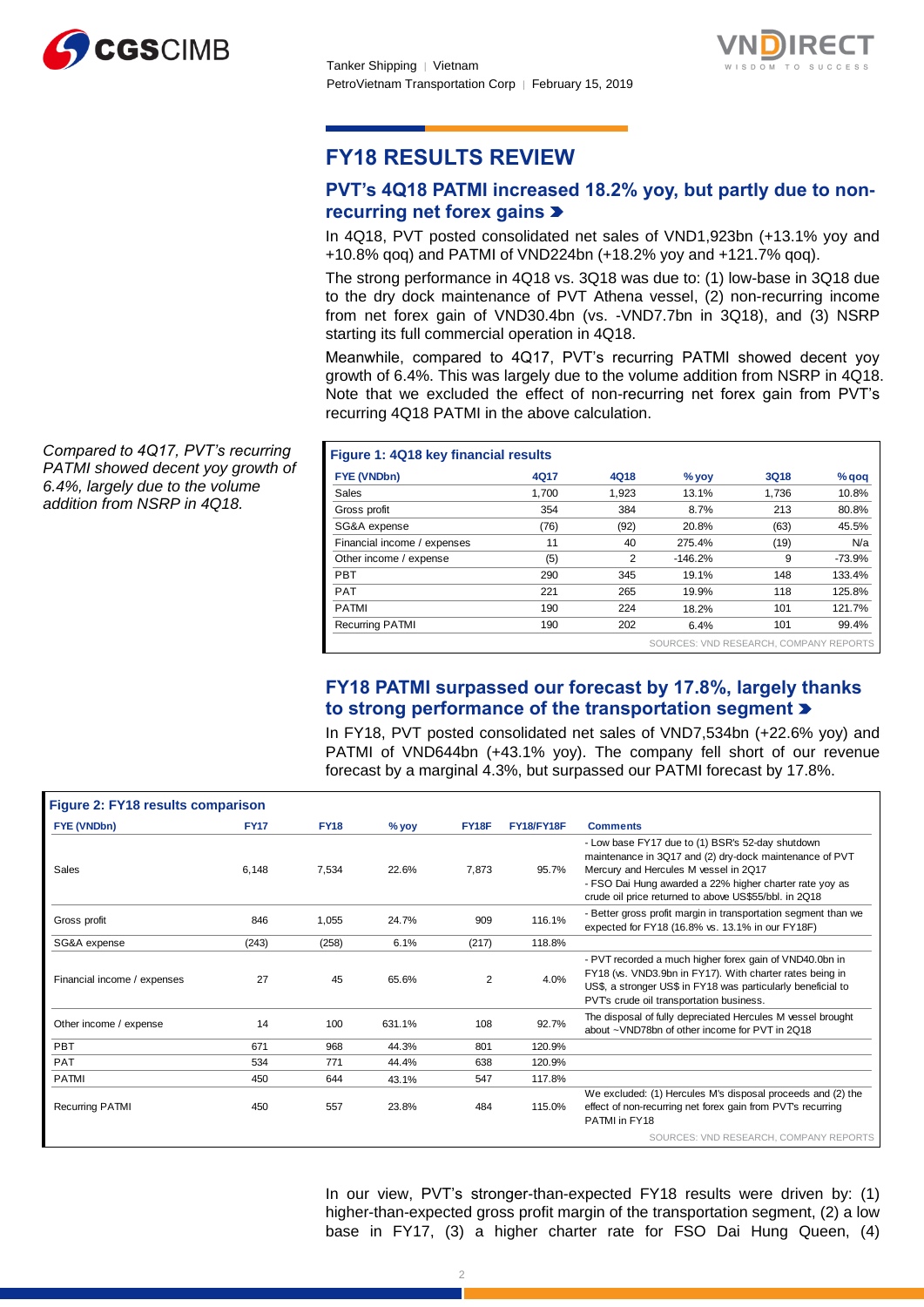

Tanker Shipping │ Vietnam PetroVietnam Transportation Corp | February 15, 2019



transportation volume addition from Nghi Son refinery plant, and (5) nonoperating income from asset disposal and forex gain.

- 1. In FY18, PVT's transportation segment posted VND4,295bn revenue which was in line with our forecast and VND714bn gross profit which was 26.4% above our forecast. This was equivalent to a gross profit margin of 16.6% (vs. 13.1% in our FY18F forecast and 16.7% in FY17). PVT managed to maintain its profitability in this segment despite increasing competition from small-scale transporters in FY18.
- 2. The low base in FY17 was caused by: (1) 60-day dry-dock maintenance of two crude oil transportation vessels, namely PVT Mercury and Hercules in 2Q17, and (2) 52-day maintenance shutdown of BSR in 3Q17.
- 3. FSO Dai Hung Queen was awarded a charter rate hike in 2Q18, from US\$46,000/day to US\$56,000/day (+22% yoy). We estimate that this charter rate hike increased PVT's gross profit by ~VND68bn in FY18, equivalent to 6.4% of its gross profit in FY18.
- 4. Nghi Son refinery plant started operations on a trial basis from May 2018 and contributed ~900k tonnes of oil products to PVT's transportation volume in FY18.
- 5. PVT recorded a non-operating income of ~VND78bn in 2Q18 from the disposal of Hercules M vessel – a fully-depreciated crude oil transportation vessel. Meanwhile, thanks to the strong appreciation of US\$ against VND in FY18, PVT recorded a much higher non-recurring net forex gain of VND40bn (vs. VND3.9bn in FY17). In total, these two non-operating incomes accounted for 12.2% of PVT's FY18 pretax profit.

# **FY19-20F OUTLOOK**

| FYE (VNDbn)   | 2018            |        | 2019F      |         | 2020F  |            |         |  |
|---------------|-----------------|--------|------------|---------|--------|------------|---------|--|
|               | <b>Reported</b> | Old    | <b>New</b> | %change | Old    | <b>New</b> | %change |  |
| <b>Sales</b>  | 7,534           | 8,807  | 8,600      | $-2.4%$ | 8,725  | 8,514      | $-2.4%$ |  |
| % yoy growth  |                 |        |            |         |        |            |         |  |
| Gross profit  | 1,055           | 1,020  | 1,319      | 29.4%   | 1,045  | 1,283      | 22.8%   |  |
| % yoy growth  |                 |        |            |         |        |            |         |  |
| <b>EBITDA</b> | 1,409           | 1,585  | 1,732      | 9.2%    | 1,709  | 1,792      | 4.9%    |  |
| % yoy growth  |                 |        |            |         |        |            |         |  |
| <b>EBIT</b>   | 869             | 777    | 1,015      | 30.7%   | 805    | 922        | 14.6%   |  |
| % yoy growth  |                 |        |            |         |        |            |         |  |
| PBT           | 968             | 873    | 1,057      | 21.1%   | 868    | 1,015      | 17.0%   |  |
| % yoy growth  |                 |        |            |         |        |            |         |  |
| <b>PAT</b>    | 771             | 695    | 842        | 21.1%   | 690    | 808        | 17.0%   |  |
| % yoy growth  |                 |        |            |         |        |            |         |  |
| <b>PATMI</b>  | 644             | 612    | 703        | 15.0%   | 608    | 675        | 11.0%   |  |
| % yoy growth  |                 |        |            |         |        |            |         |  |
| EPS (VND)     | 2,288           | 2,173  | 2,498      | 15.0%   | 2,159  | 2,397      | 11.0%   |  |
| BVPS (VND)    | 14,272          | 14,474 | 18,212     | 25.8%   | 15,713 | 19,325     | 23.0%   |  |

## **FY19-20F could see rather flat PATMI growth**

We revise up our FY19 EPS forecast by 15.0% and FY20 EPS forecast by 11.0% to reflect our higher margin assumptions for PVT's transportation business. Specifically, we increase FY19-20F gross margin forecasts for PVT's transportation business from c.13.0% to c.18.5%. This revised gross margin forecast is closer to the 17.0% gross margin posted by PVT's transportation business in FY18.

We still project a rather flat FY18-20F EPS CAGR of 2.4% to reflect: (1) time required before additional volume from NSRP makes its full impact on PVT's profitability (2) 52-day maintenance shutdown of BSR in FY20F, according to the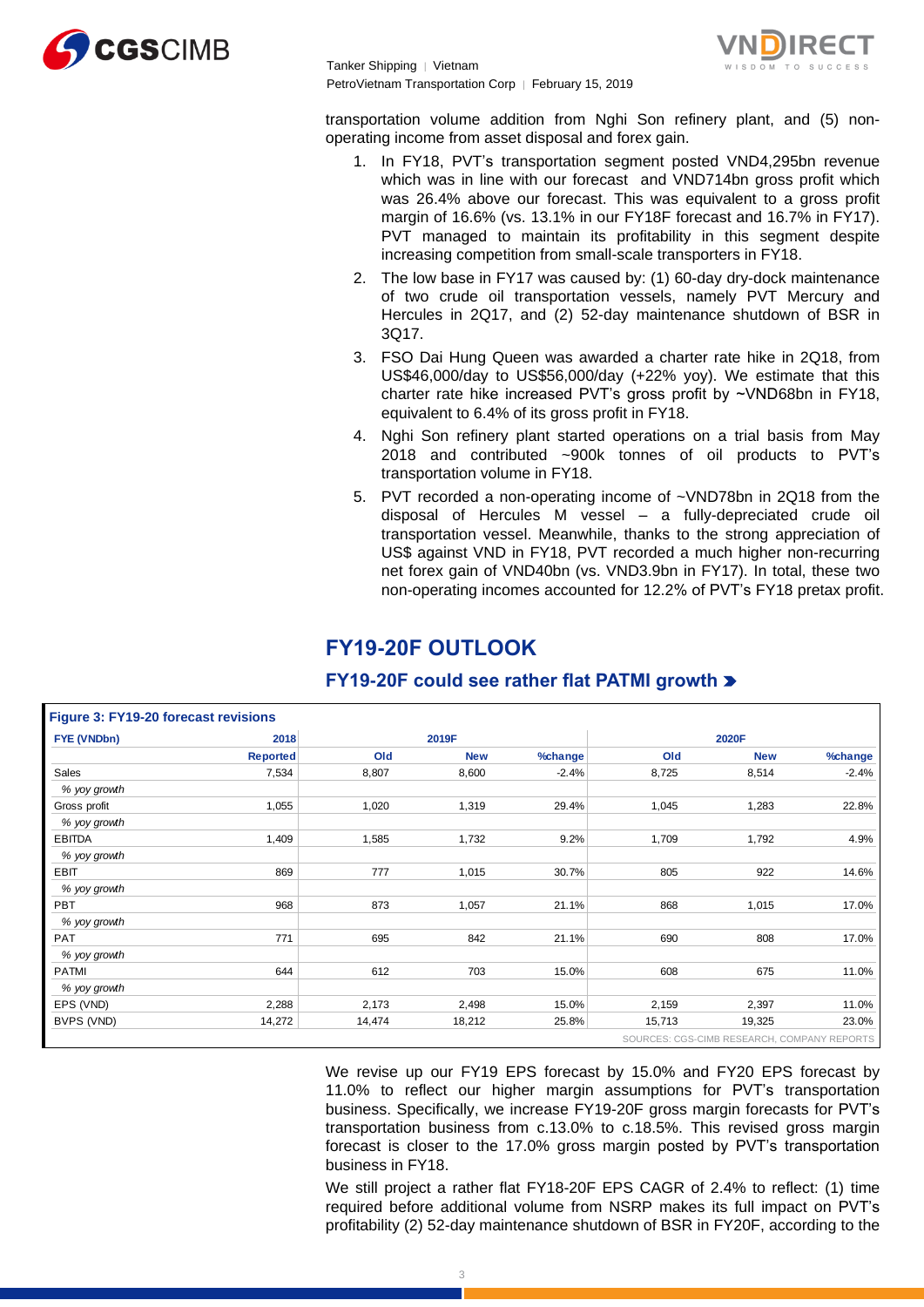

Tanker Shipping │ Vietnam PetroVietnam Transportation Corp | February 15, 2019



company's guidance, and (3) higher depreciation and interest expenses due to increased capex.

1. We expect NSRP's full-year operation in FY19F to raise PVT's transportation volume by 18%. While this volume addition will boost sales, its contribution to profit will likely be limited in FY19-20F due to the low gross margins of 3-5%. The main reason for such low profitability is that PVT is still using third-party vessels to transport NSRP volumes. We expect PVT's margins to improve for this business when it finally purchases a very large crude carrier (VLCC) to transport crude oil from Kuwait to NSRP. However, this purchase may only materialise in FY20F, in our view.

Once NSRP starts full operations in FY19F, we expect PVT to meet 20- 25% of NSRP's annual transportation demand, which is equivalent to ~2.5m tonnes of crude oil, 600k tonnes of gasoline, and ~900k tonnes of diesel.

- 2. We expect PVT's transportation volume to decrease by  $\sim$ 10% yoy in FY20F due to BSR's maintenance shutdown. We expect the maintenance in FY20F to take longer than it did in FY17 because BSR will need to prepare the plant for the expansion works starting in FY21F.
- 3. We forecast depreciation and interest expenses to increase 15.5% annually in FY18-20F, as PVT looks to replace fully-depreciated vessels with younger ones.



*We expect PVT to meet 20-25% of NSRP's annual transportation demand, which is equivalent to ~2.5m tonnes of crude oil, 600k tonnes of gasoline, and ~900k tonnes of diesel.* 

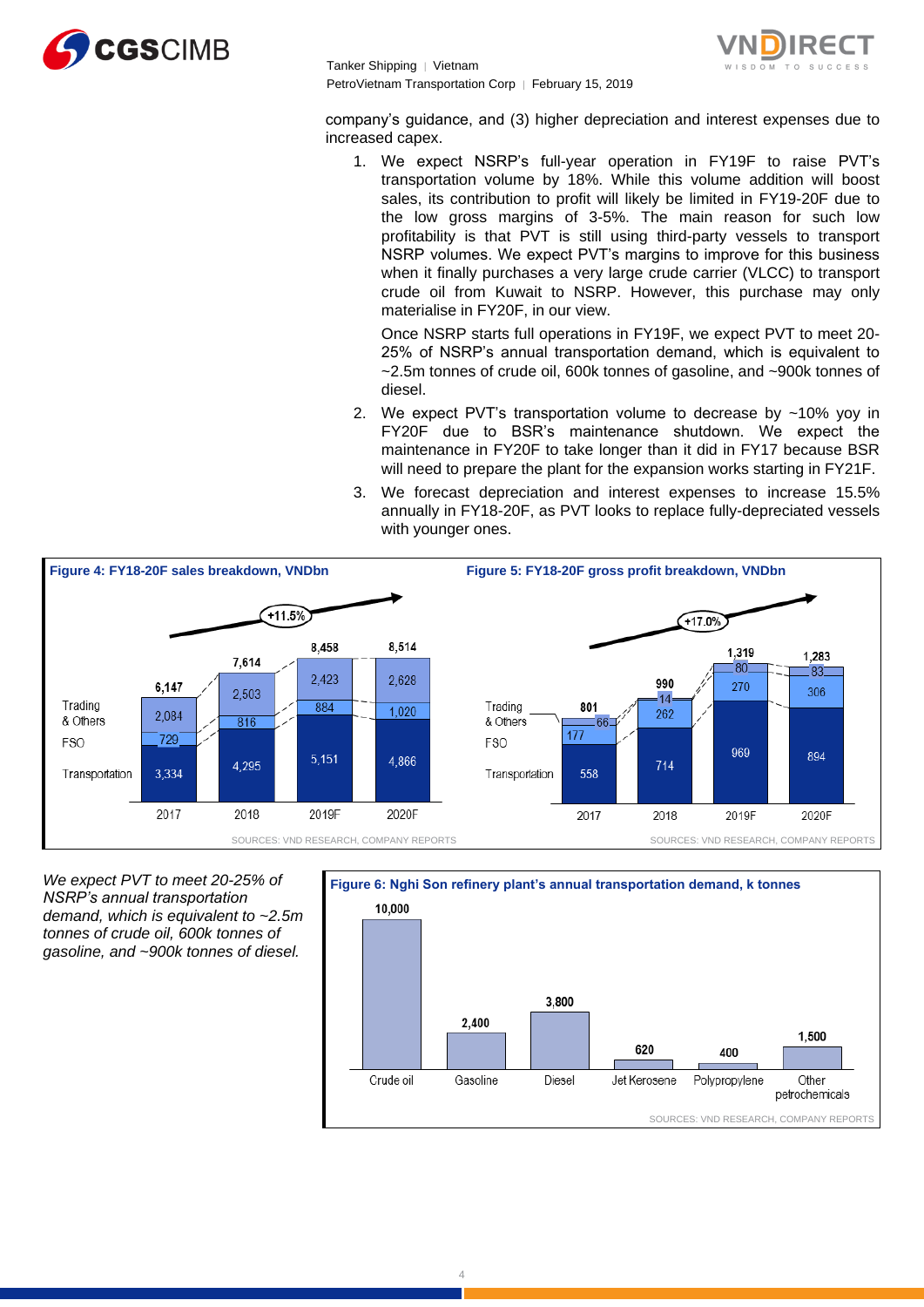

*We expect BSR's maintenance shutdown in FY20F to take longer than it did in FY17 because the company will need to prepare this plant for the expansion works in FY21F.* 

*We expect the maintenance shutdown of BSR plant to lower PVT's transportation revenue in FY20F.* 

Tanker Shipping │ Vietnam PetroVietnam Transportation Corp | February 15, 2019









*We expect the coal transport segment to see the strongest volume growth due to imminent rising demand from new coal power plants. In our view, coal transport will be a key earnings driver in the future if PVT succeeds in improving the gross margin of this business.*

*We forecast depreciation and interest expenses to increase 15.5% p.a. in FY18-20F, as PVT looks to replace fully-depreciated vessels with younger ones.*

#### 5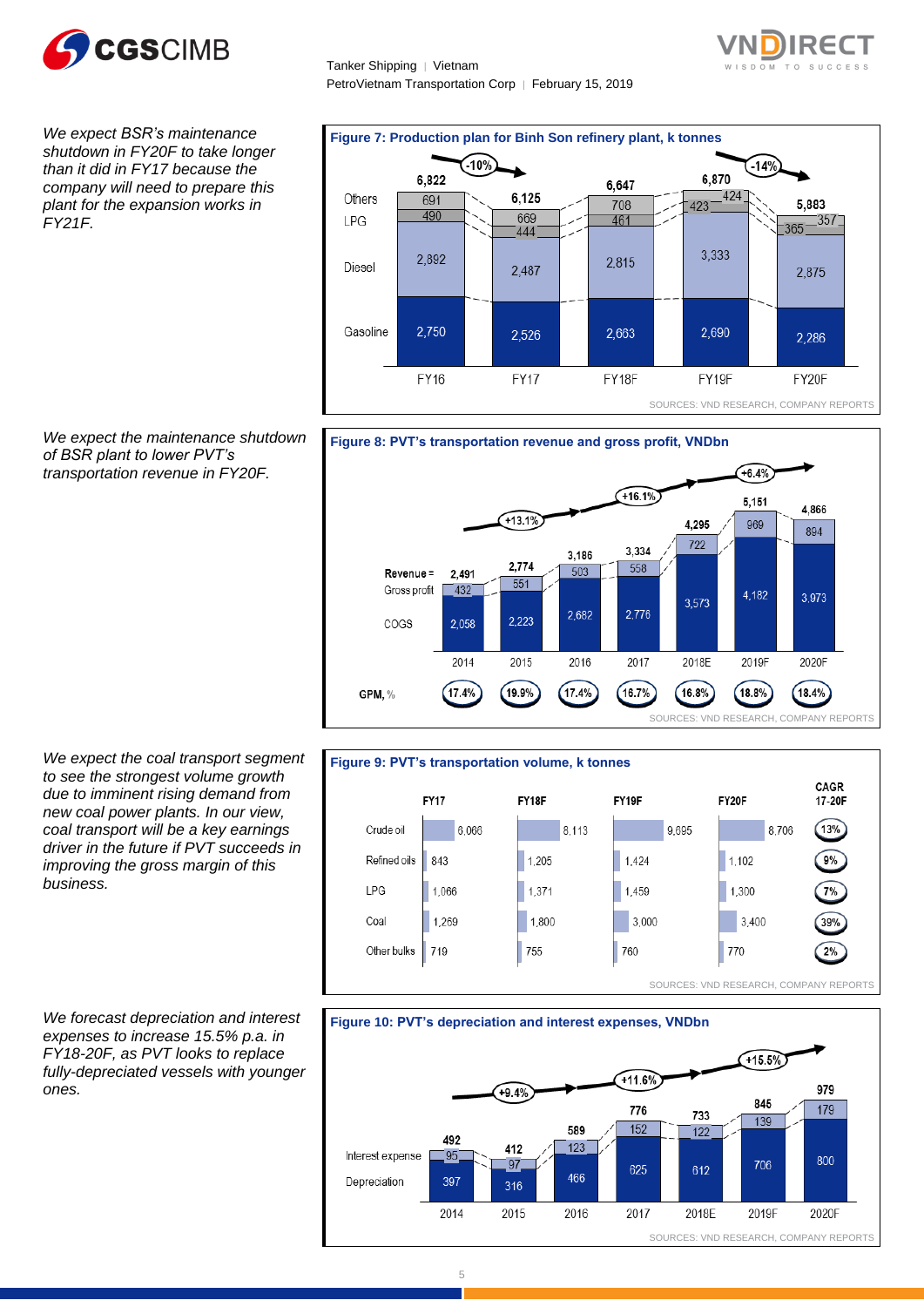



## **Fleet rejuvenation to benefit PVT's long-term prospects**

Over the FY19-20F period, PVT expects to spend c.VND2,500bn to continue the rejuvenation of its ageing vessels. In our view, the largest investment will be for a VLCC which will be used to transport crude oil from Kuwait to NSRP. We expect PVT to purchase a 10-year-old vessel to save costs.

While the fleet rejuvenation process will add more burden onto PVT's depreciation and interest expenses in the short term, we see significant benefits for PVT in the long term. We expect a younger transportation fleet will enable PVT to incur less maintenance and fuel expenses, improving its operational efficiency.

We also expect the fleet rejuvenation to help PVT to comply with the International Marine Organisation's (IMO) tighter emissions regulations by 2020, which limit sulphur content in fuels used by marine shippers.

In addition, we believe PVT's fleet rejuvenation plan is coming in at the right time as the prices of oil tankers are currently at historical lows.

| New capex (VNDbn)      | <b>FY17</b> | <b>FY18E</b> | FY <sub>19</sub> F                     | <b>FY20F</b> |
|------------------------|-------------|--------------|----------------------------------------|--------------|
| 1x VLCC                |             |              | 880                                    |              |
| 1x Aframax             |             | 430          |                                        |              |
| 2x refined oil vessels | 170         |              | 175                                    |              |
| 4x bulk vessels        | 360         | 730          | 370                                    |              |
| 4x barges              | 340         | 170          | 170                                    |              |
| 12x mini barges        | 70          | 110          | 40                                     |              |
| 4x LPG vessels         |             | 210          | 550                                    | 220          |
| Total                  | 940         | 1,650        | 2,185                                  | 220          |
|                        |             |              | SOURCES: VND RESEARCH, COMPANY REPORTS |              |





*In FY19-20F, PVT plans to spend ~VND2,500bn to rejuvenate its ageing vessels. In our view, the largest investment will be for a VLCC which will be used to transport crude oil from Kuwait to NSRP. We expect PVT to purchase a 10-year-old vessel to save costs.*

*We expect the fleet rejuvenation will help PVT to comply with IMO's tighter emissions regulation by 2020, which limit sulphur content in fuels used by marine shippers.*

*We believe PVT's fleet rejuvenation plan is coming in at the right time, as asset prices of oil tankers are currently at historical lows.*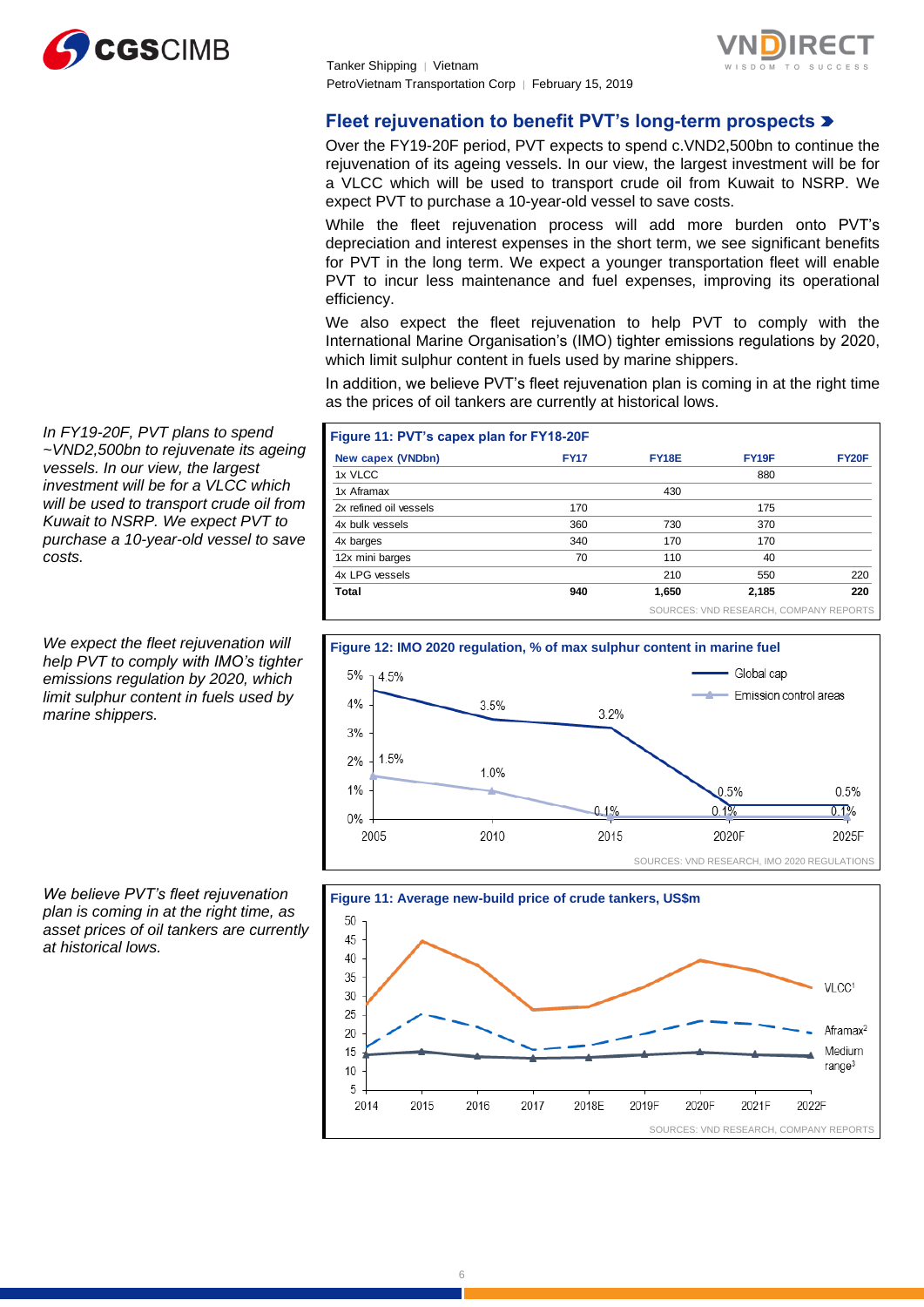

Tanker Shipping │ Vietnam PetroVietnam Transportation Corp | February 15, 2019



# **VALUATION**

## **We maintain Add rating, with target price of VND21,000**

We use a blended valuation method of DCF (weight of 50%) and a target P/E of 9.0x applied to our forecasted two-year average EPS over FY19-20F (weight of 50%).

We base our target P/E multiple of 9.0x on PVT's historical 5-year average trailing P/E and 5-year average trailing P/E multiple of PVT's global peers and account for the recent market-wide multiple contraction in Vietnam's stock market.

**Figure 12: PVT's historical P/E and P/BV movement** Price to EPS, x times Price to BVPS, x times  $14.0$  $20$ Price to EPS - Price to BVPS 12.0  $1.5$  $10.0$  $8.0$  $1.0$  $6.0$  $4.0$  $0.5$  $2.0$ 2017 2016 2018 SOURCES: VND RESEARCH, COMPANY REPORTS

#### *PVT has a relatively low P/E multiple relative to peers. However, PVT's older and largely depreciated vessel fleet renders its P/BV multiple higher than peers' average.*

#### **Figure 13: Global sector comparison**

|                             |               |                    | Share<br>Price | Target<br>Price | <b>Market</b>  |      |        |       | 3-year     |      |         |       |          |                |       |                                        |                |       |
|-----------------------------|---------------|--------------------|----------------|-----------------|----------------|------|--------|-------|------------|------|---------|-------|----------|----------------|-------|----------------------------------------|----------------|-------|
|                             | Bloomberg     |                    | (local         | (local          | Cap            |      | P/E(x) |       | <b>EPS</b> |      | P/BV(x) |       |          | <b>ROE (%)</b> |       |                                        | <b>ROA (%)</b> |       |
| Company                     | Ticker        | Recom.             | curr)          |                 | curr) (US\$ m) | 5-yr | TTM    | CY19F | (%)        | 5-yr | TTM     | CY19F | $5 - yr$ | <b>TTM</b>     | CY19F | 5-yr                                   | <b>TTM</b>     | CY19F |
| PV Trans                    | PVT VN        | <b>ADD</b>         | 17.600         | 21.000          | 204            | 11.9 | 7.7    | 7.0   | 18.3%      | 1.0  | 1.2     | 1.0   | 10.3%    | 17.8%          | 18.1% | 3.6%                                   | 6.6%           | 6.7%  |
| Vietnam Petroleum Trans     | <b>VIP VN</b> | NOT RATED          | 6.750          | N/A             | 19             | 12.8 | 5.3    | 4.7   | $-29.0%$   | 0.6  | 0.4     | 0.4   | 11.3%    | 7.7%           | 9.0%  | 6.6%                                   | 4.7%           | 6.4%  |
| Vietnam Tanker Jsc          |               | VTO VN NOT RATED   | 8.130          | N/A             | 27             | 10.1 | 6.5    | 5.9   | 28.0%      | 0.6  | 0.6     | 0.6   | 5.9%     | 8.5%           | 9.0%  | 3.5%                                   | 4.7%           | 4.6%  |
| Pakistan National Shipping  |               | PNSC PA NOT RATED  | 64.12          | N/A             | 63             | 8.2  | 4.3    | N/a   | 4.8%       | 0.5  | 0.3     | N/A   | 9.1%     | 6.7%           | N/a   | 6.5%                                   | 5.4%           | N/a   |
| Eusu Holdinas               | 000700        | <b>NOT RATED</b>   | 6.400          | N/A             | 388            | 10.7 | 6.2    | N/A   | $-8.3%$    | 1.0  | 0.8     | N/A   | 7.7%     | 1.0%           | N/a   | 1.1%                                   | 0.4%           | N/a   |
| Shipping Corp of India      | SCI IN        | <b>NOT RATED</b>   | 42.70          | N/A             | 268            | 25.8 | 6.5    | N/A   | 16.2%      | 0.4  | 0.3     | N/A   | 3.5%     | 4.3%           | N/a   | 1.6%                                   | 2.1%           | N/a   |
| Jinhui Shipping and Trans   |               | JNSTF US NOT RATED | 8.25           | N/A             | 950            | 9.9  | 13.1   | N/A   | N/A        | 0.2  | 0.3     | N/A   | $-26.3%$ | 2.8%           | N/a   | $-15.0%$                               | 1.6%           | N/a   |
| Average (all)               |               |                    |                |                 | 274            | 12.8 | 7.1    | 5.9   | 5%         | 0.6  | 0.6     | 0.6   | 3.1%     | 7.0%           | 12.0% | 1.1%                                   | 3.7%           | 5.9%  |
| Average (excluding PVTrans) |               |                    |                |                 | 286            | 12.9 | 7.0    | 5.3   | 2%         | 0.6  | 0.4     | 0.5   | 1.9%     | 5.2%           | 9.0%  | 0.7%                                   | 3.2%           | 5.5%  |
|                             |               |                    |                |                 |                |      |        |       |            |      |         |       |          |                |       | SOURCES: VND RESEARCH, COMPANY REPORTS |                |       |

We maintain an Add rating for PVT, with an unchanged target price of VND21,000. This is equivalent to a potential upside of 19.3%.

Downside risks to our call include: (1) lower-than-expected voyage charter rates for PVT's transportation business, which are negotiated on year-by-year basis, and (2) further delays in the construction of three PVN-owned coal power plants, namely Thai Binh 2, Song Hau 1, and Long Phu 1, preventing PVT from expanding its coal transportation business.

Key potential upside catalysts are: (1) the divestment of state ownership in PVT from 51% to 36% to be pushed forward in FY19F, (2) completion of its fleet rejuvenation process sooner than expected, and (3) higher-than-expected transportation volume from NSRP.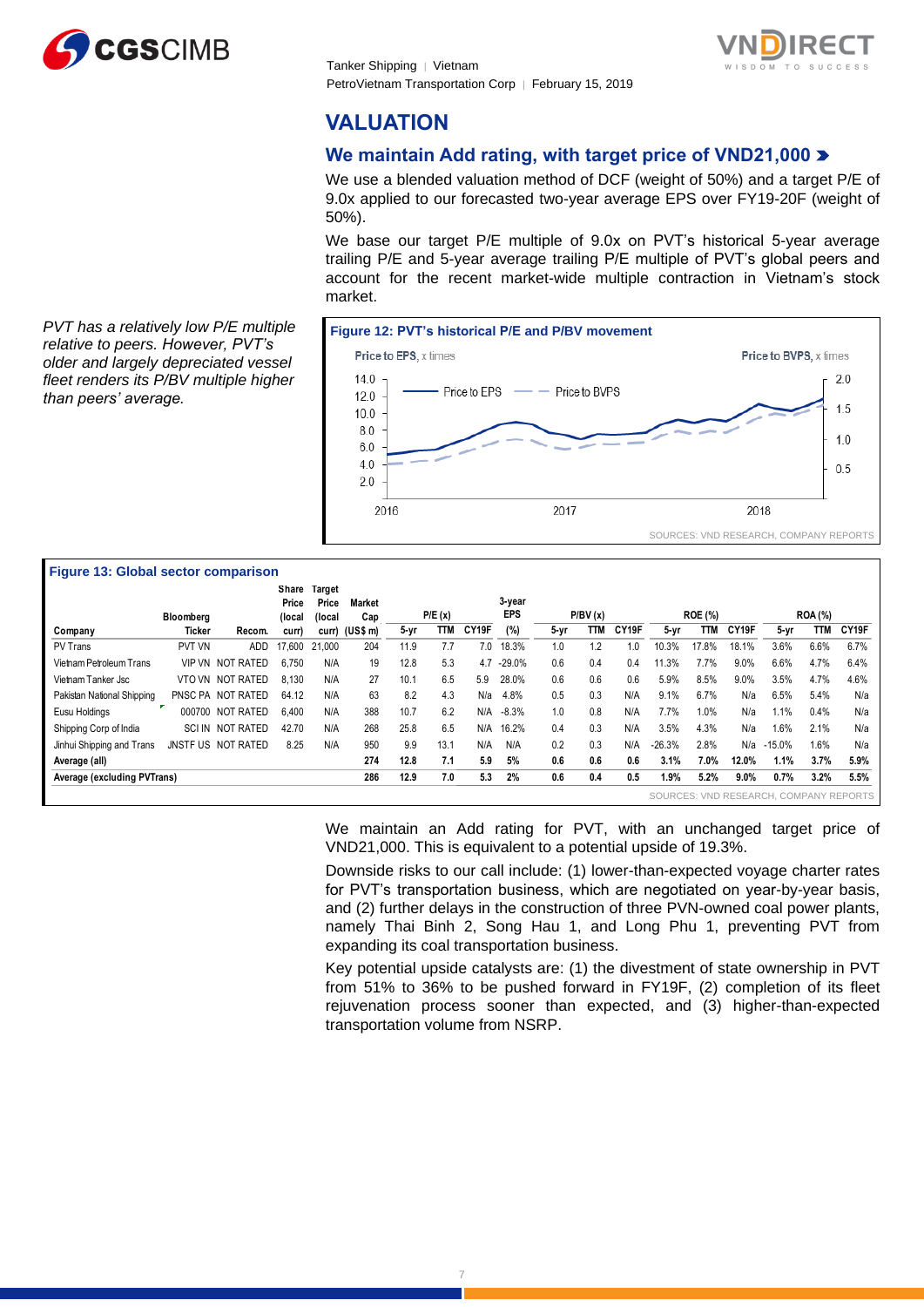

Tanker Shipping │ Vietnam PetroVietnam Transportation Corp | February 15, 2019



#### **Figure 14: DCF model – summary of free cash flow**

| <b>VNDbn</b>                              | Dec-16A  | Dec-17A  | Dec-18F  | Dec-19F   | Dec-20F  | Dec-25F   | Dec-30F   | Dec-35F   | <b>CAGR 20-35</b>                      |
|-------------------------------------------|----------|----------|----------|-----------|----------|-----------|-----------|-----------|----------------------------------------|
| Total revenue                             | 6,785    | 6,148    | 7,534    | 8,600     | 8,514    | 11,849    | 14,128    | 15,687    | 4.2%                                   |
| % growth y-o-y                            | 18.6%    | $-9.4%$  | 22.6%    | 14.1%     | $-1.0%$  | 4.9%      | 2.9%      | 1.7%      |                                        |
| COGS & OPEX                               | (6, 257) | (5, 545) | (6, 737) | (7, 575)  | (7, 521) | (10, 468) | (12, 482) | (13, 858) |                                        |
| Unlevered profit / EBIT                   | 528      | 603      | 797      | 1,025     | 992      | 1,381     | 1,647     | 1,828     | 4.2%                                   |
| Operating margin                          | 7.8%     | 9.8%     | 10.6%    | 11.9%     | 11.7%    | 11.7%     | 11.7%     | 11.7%     |                                        |
| Effective tax rate                        | $-20.3%$ | $-20.5%$ | $-20.4%$ | $-20.4%$  | $-20.4%$ | $-20.4%$  | $-20.4%$  | $-20.4%$  |                                        |
| EBIT * (1-Tax) or NOPAT                   | 421      | 480      | 635      | 816       | 790      | 1,099     | 1,311     | 1,455     | 4.2%                                   |
| + D&A                                     | 466      | 625      | 612      | 706       | 800      | 1,113     | 1,328     | 1,474     |                                        |
| % of revenue                              | 6.9%     | 10.2%    | 8.1%     | 8.2%      | 9.4%     | 9.4%      | 9.4%      | 9.4%      |                                        |
| - CapEx                                   | (142)    | (398)    | (1, 302) | (1,892)   | (1, 873) | (901)     | (1,074)   | (1, 192)  |                                        |
| % of revenue                              | $-2.1%$  | -6.5%    | $-17.3%$ | -22.0%    | $-22.0%$ | -7.6%     | $-7.6%$   | $-7.6%$   |                                        |
| $+ \Delta W C$                            | (587)    | 67       | (60)     | 125       | 5        | 54        | 51        | 60        |                                        |
| % of revenue                              | $-8.7%$  | 1.1%     | $-0.8%$  | 1.5%      | 0.1%     | 0.5%      | 0.4%      | 0.4%      |                                        |
| Financial and other income / expense, net | 75       | 68       | 171      | 32        | 22       | 119       | (18)      | (40)      |                                        |
| % of revenue                              | 1.1%     | 1.1%     | 2.3%     | 0.4%      | 0.3%     | 1.0%      | $-0.1%$   | $-0.3%$   |                                        |
| <b>UFCF</b>                               | 233      | 842      | 56       | (212)     | (256)    | 1,485     | 1,598     | 1,757     |                                        |
| % growth y-o-y                            | $-59.4%$ | 261.6%   | $-93.3%$ | $-475.9%$ | 20.9%    | 20.4%     | 6.6%      | 0.3%      |                                        |
|                                           |          |          |          |           |          |           |           |           | SOURCES: VND RESEARCH, COMPANY REPORTS |

| <b>Figure 15: Cost of equity</b> |                                        | Figure 16: WACC and terminal growth rate |                                        |  |  |  |
|----------------------------------|----------------------------------------|------------------------------------------|----------------------------------------|--|--|--|
| <b>Cost of equity</b>            |                                        | <b>VNDbn</b>                             |                                        |  |  |  |
| <b>Risk Free Rate</b>            | 5.0%                                   | <b>Equity Value</b>                      | 4,784                                  |  |  |  |
|                                  |                                        | Debt                                     | 2,690                                  |  |  |  |
| Beta                             | i.50                                   | Cost of Debt                             | 7.0%                                   |  |  |  |
| <b>Risk Premium</b>              | 11.0%                                  | Tax Rate                                 | 20.0%                                  |  |  |  |
|                                  |                                        | <b>WACC</b>                              | 15.8%                                  |  |  |  |
| <b>Cost of Equity</b>            | 21.5%                                  | <b>Terminal Growth Rate</b>              | 1.7%                                   |  |  |  |
|                                  | SOURCES: VND RESEARCH, COMPANY REPORTS |                                          | SOURCES: VND RESEARCH, COMPANY REPORTS |  |  |  |

*We use a blended valuation method of DCF (weight of 50%) and two-year average FY19-20F P/E of 9.0x (weight of 50%). We maintain Add rating with a rounded-down target price of VND21,000.*

| Figure 19: Blended target price, based on our estimates |                           |            |                            |  |  |  |  |  |  |  |
|---------------------------------------------------------|---------------------------|------------|----------------------------|--|--|--|--|--|--|--|
| <b>Method</b>                                           | Implied share price (VND) | Weight (%) | Weighted share price (VND) |  |  |  |  |  |  |  |
| <b>DCF</b>                                              | 20.104                    | 50%        | 10.052.17                  |  |  |  |  |  |  |  |
| FY19-21F target P/E of 9.0x                             | 22.028                    | 50%        | 11,014.03                  |  |  |  |  |  |  |  |
| <b>Target price</b>                                     |                           |            | 21,066                     |  |  |  |  |  |  |  |
|                                                         |                           |            | SOURCES: VND RESEARCH      |  |  |  |  |  |  |  |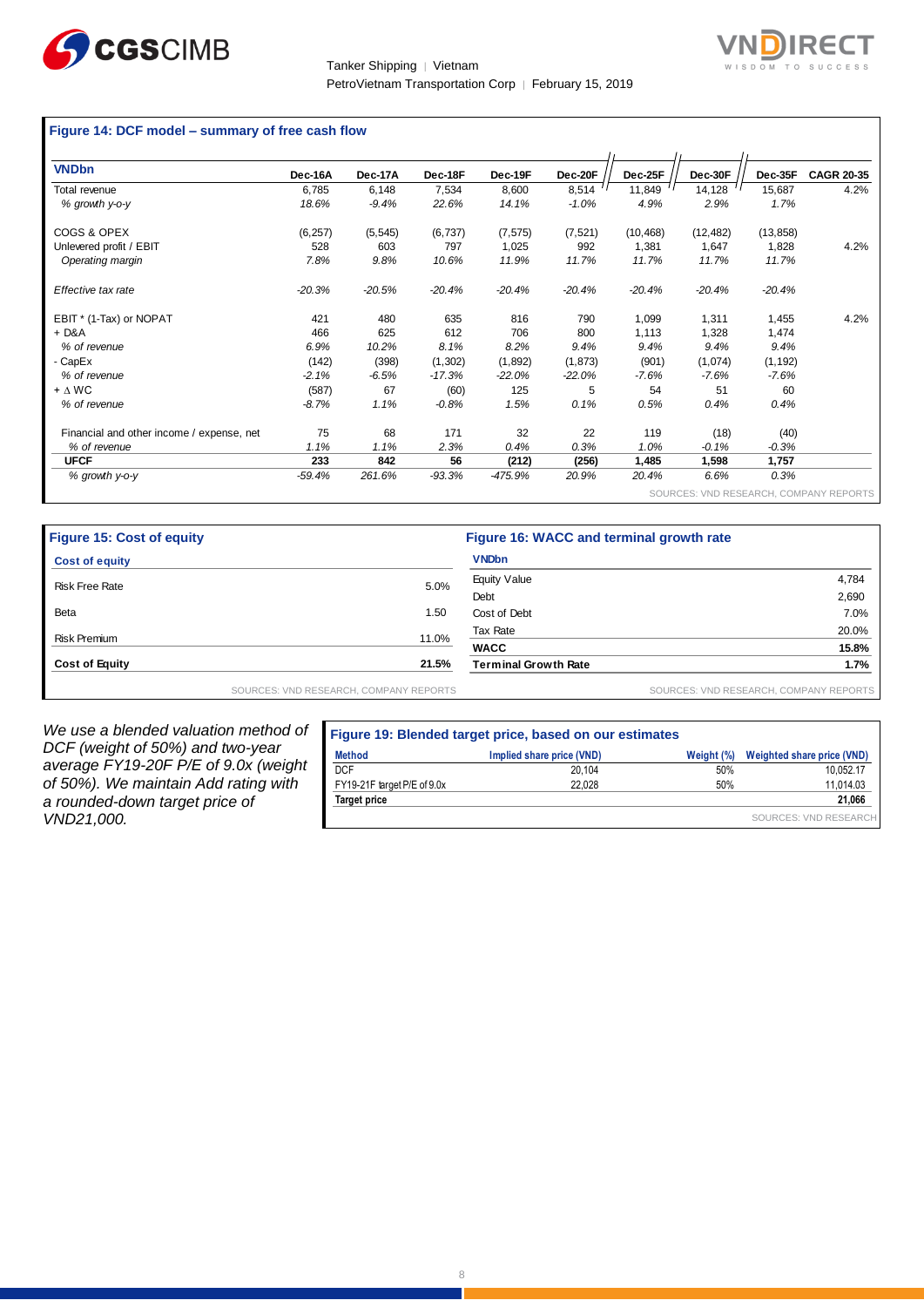

Tanker Shipping │ Vietnam PetroVietnam Transportation Corp │ February 15, 2019



## **BY THE NUMBERS**



#### **Profit & Loss**

| (VNDb)                                    | Dec-16A | Dec-17A | Dec-18F | Dec-19F | Dec-20F |
|-------------------------------------------|---------|---------|---------|---------|---------|
| <b>Total Net Revenues</b>                 | 6.785   | 6.148   | 7.534   | 8.600   | 8.514   |
| <b>Gross Profit</b>                       | 763     | 846     | 1,055   | 1,319   | 1,283   |
| <b>Operating EBITDA</b>                   | 993     | 1,228   | 1,409   | 1,732   | 1,792   |
| Depreciation And Amortisation             | (466)   | (625)   | (612)   | (706)   | (800)   |
| <b>Operating EBIT</b>                     | 528     | 603     | 797     | 1,025   | 992     |
| Financial Income/(Expense)                | 35      | 114     | 101     | 25      | (17)    |
| Pretax Income/(Loss) from Assoc.          | 27      | 27      | 26      | 30      | 30      |
| <b>Exceptional Items</b>                  |         |         |         |         |         |
| Profit Before Tax (pre-El)                | 603     | 671     | 968     | 1.057   | 1,015   |
| Taxation                                  | (122)   | (137)   | (198)   | (216)   | (207)   |
| Exceptional Income - post-tax             |         |         |         |         |         |
| <b>Profit After Tax</b>                   | 481     | 534     | 771     | 842     | 808     |
| Minority Interests                        | (67)    | (84)    | (127)   | (139)   | (133)   |
| <b>Preferred Dividends</b>                |         |         |         |         |         |
| FX Gain/(Loss) - post tax                 |         |         |         |         |         |
| Other Adjustments - post-tax              |         |         |         |         |         |
| <b>Net Profit</b>                         | 413     | 450     | 644     | 703     | 675     |
| <b>Recurring Net Profit</b>               | 413     | 450     | 644     | 703     | 675     |
| <b>Fully Diluted Recurring Net Profit</b> | 413     | 450     | 644     | 703     | 675     |

#### **Cash Flow**

| (VNDb)                           | Dec-16A | Dec-17A | Dec-18F | Dec-19F | Dec-20F  |
|----------------------------------|---------|---------|---------|---------|----------|
| <b>EBITDA</b>                    | 993     | 1,228   | 1,409   | 1,732   | 1,792    |
| Cash Flow from Invt. & Assoc.    | (229)   | (173)   | (180)   | (180)   | (180)    |
| Change In Working Capital        | (587)   | 67      | (60)    | 125     | 5        |
| (Incr)/Decr in Total Provisions  | 146     | 6       | -80     | 0       | $\Omega$ |
| Other Non-Cash (Income)/Expense  |         |         |         |         |          |
| <b>Other Operating Cashflow</b>  | 130     | 50      | (63)    | 367     | 127      |
| Net Interest (Paid)/Received     | (123)   | (73)    | (122)   | (139)   | (179)    |
| Tax Paid                         | (118)   | (115)   | (216)   | (216)   | (207)    |
| <b>Cashflow From Operations</b>  | 213     | 991     | 689     | 1,689   | 1,358    |
| Capex                            | (142)   | (398)   | (1,302) | (1,892) | (1, 873) |
| Disposals Of FAs/subsidiaries    | 6       | 16      | 140     | 6       | 6        |
| Acq. Of Subsidiaries/investments |         |         |         |         |          |
| Other Investing Cashflow         | (169)   | 390     | 119     | 263     | 263      |
| <b>Cash Flow From Investing</b>  | (305)   | 7       | (1,042) | (1,622) | (1,603)  |
| Debt Raised/(repaid)             | (642)   | (131)   | (65)    | 422     | 979      |
| Proceeds From Issue Of Shares    | 7       | 100     | 49      | 49      | 49       |
| <b>Shares Repurchased</b>        |         |         |         |         |          |
| Dividends Paid                   | (249)   | (302)   | (310)   | (295)   | (315)    |
| <b>Preferred Dividends</b>       |         |         |         |         |          |
| <b>Other Financing Cashflow</b>  |         |         |         |         |          |
| <b>Cash Flow From Financing</b>  | (883)   | (333)   | (327)   | 177     | 713      |
| <b>Total Cash Generated</b>      | (975)   | 664     | (680)   | 244     | 468      |
| <b>Free Cashflow To Equity</b>   | (734)   | 867     | (418)   | 489     | 734      |
| <b>Free Cashflow To Firm</b>     | 31      | 1,071   | (231)   | 206     | (67)     |

SOURCES: VND RESEARCH, COMPANY REPORTS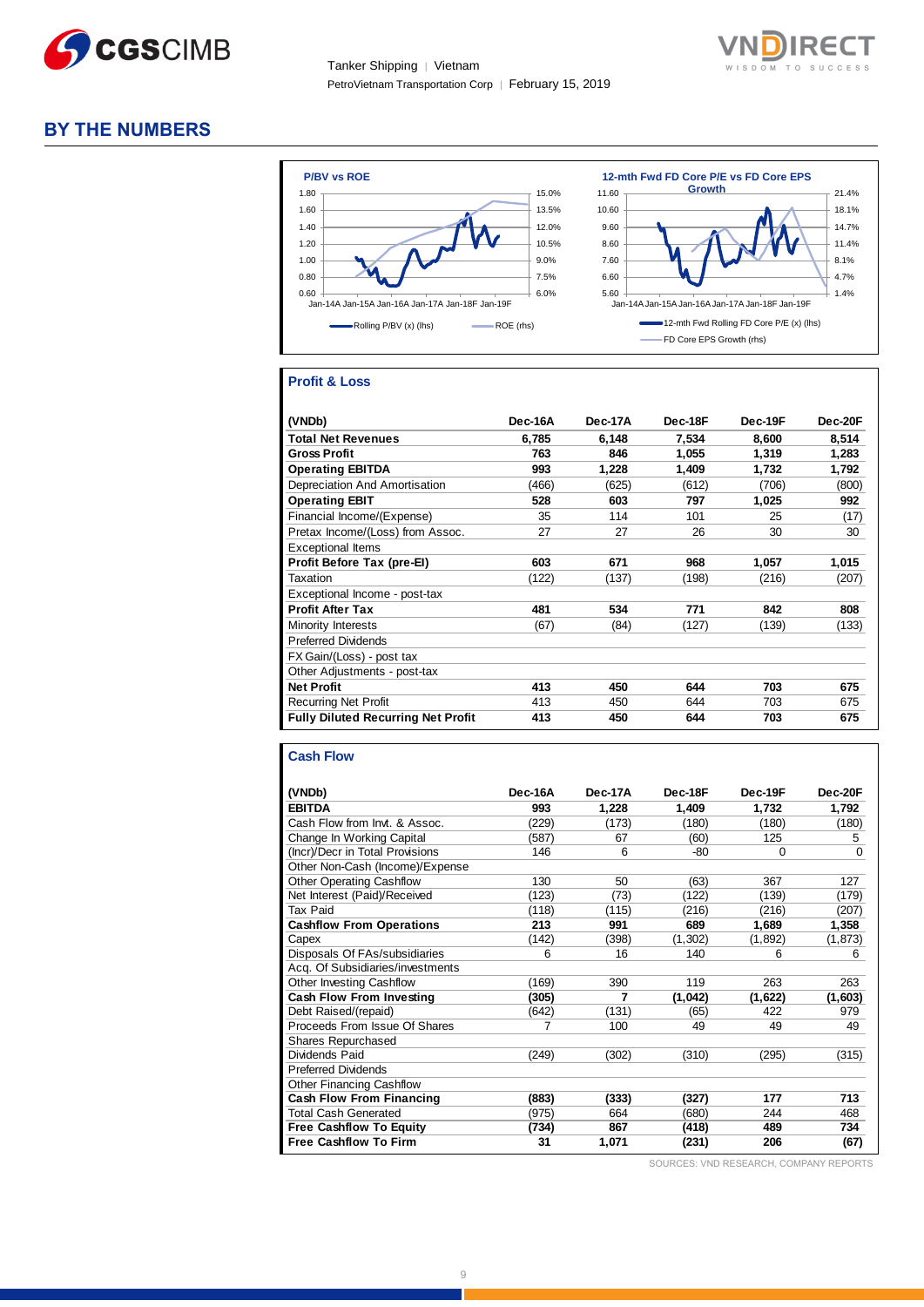

Tanker Shipping │ Vietnam PetroVietnam Transportation Corp │ February 15, 2019



## **BY THE NUMBERS… cont'd**

| <b>Balance Sheet</b>                       |         |         |         |         |         |
|--------------------------------------------|---------|---------|---------|---------|---------|
| (VNDb)                                     | Dec-16A | Dec-17A | Dec-18F | Dec-19F | Dec-20F |
| <b>Total Cash And Equivalents</b>          | 2.419   | 2.639   | 2,898   | 2.921   | 2.851   |
| <b>Total Debtors</b>                       | 646     | 863     | 707     | 855     | 1,145   |
| Inventories                                | 103     | 103     | 86      | 95      | 147     |
| <b>Total Other Current Assets</b>          | 88      | 36      | 35      | 65      | 132     |
| <b>Total Current Assets</b>                | 3,257   | 3,641   | 3,727   | 3,935   | 4,274   |
| <b>Fixed Assets</b>                        | 5,593   | 5,523   | 5,062   | 4,920   | 5,627   |
| <b>Total Investments</b>                   | 377     | 372     | 235     | 239     | 191     |
| <b>Intangible Assets</b>                   |         |         |         |         |         |
| <b>Total Other Non-Current Assets</b>      | 124     | 126     | 39      | 98      | 142     |
| <b>Total Non-current Assets</b>            | 6,094   | 6,020   | 5,337   | 5,257   | 5,960   |
| Short-term Debt                            | 652     | 795     | 530     | 537     | 668     |
| Current Portion of Long-Term Debt          |         |         |         |         |         |
| <b>Total Creditors</b>                     | 483     | 832     | 685     | 752     | 719     |
| <b>Other Current Liabilities</b>           | 410     | 447     | 523     | 755     | 856     |
| <b>Total Current Liabilities</b>           | 1,567   | 2,100   | 1.738   | 2.044   | 2,243   |
| <b>Total Long-term Debt</b>                | 3,200   | 2,815   | 2,435   | 2,153   | 2,318   |
| Hybrid Debt - Debt Component               |         |         |         |         |         |
| <b>Total Other Non-Current Liabilities</b> | 617     | 423     | 561     | 349     | 538     |
| <b>Total Non-current Liabilities</b>       | 3,817   | 3,238   | 2,996   | 2,502   | 2,856   |
| <b>Total Provisions</b>                    |         |         |         |         |         |
| <b>Total Liabilities</b>                   | 5,384   | 5,338   | 4,734   | 4,546   | 5,099   |
| Shareholders' Equity                       | 3,124   | 3,395   | 3,570   | 3,673   | 4,017   |
| Minority Interests                         | 844     | 928     | 760     | 972     | 1,119   |
| <b>Total Equity</b>                        | 3,967   | 4,324   | 4,329   | 4.645   | 5,136   |

## **Key Ratios**

| (VNDm)                           | Dec-16A | Dec-17A | Dec-18F | Dec-19F | Dec-20F  |
|----------------------------------|---------|---------|---------|---------|----------|
| Revenue Growth                   | 18.6%   | $-9.4%$ | 22.6%   | 14.1%   | $-1.0%$  |
| Operating EBITDA Growth          | 14.2%   | 23.6%   | 14.8%   | 22.9%   | 3.5%     |
| <b>Operating EBITDA Margin</b>   | 14.6%   | 20.0%   | 18.7%   | 20.1%   | 21.1%    |
| Net Cash Per Share (VND)         | (238)   | 819     | (479)   | (3,348) | (6, 505) |
| <b>BVPS (VND)</b>                | 12.683  | 13.051  | 14.272  | 18,212  | 19,325   |
| Net Dividend Payout Ratio        | 60.2%   | 67.2%   | 48.2%   | 41.9%   | 46.7%    |
| <b>Accounts Receivables Days</b> | 42.23   | 46.36   | 48.44   | 48.44   | 48.44    |
| <b>Inventory Days</b>            | 5.73    | 6.23    | 6.80    | 6.80    | 6.80     |
| <b>Accounts Payables Days</b>    | 40.00   | 40.33   | 33.43   | 33.43   | 33.43    |
| <b>ROIC (%)</b>                  | 8.1%    | 9.3%    | 10.2%   | 11.2%   | 9.5%     |
| ROCE (%)                         | 7.7%    | 9.2%    | 10.9%   | 10.9%   | $9.0\%$  |
| Return On Average Assets         | 4.41%   | 4.93%   | 6.63%   | 6.66%   | 5.89%    |

#### **Key Drivers**

|                                | Dec-16A | Dec-17A | Dec-18F | Dec-19F | Dec-20F |
|--------------------------------|---------|---------|---------|---------|---------|
| Petroleum TCE rate (yoy chg %) | N/A     | N/A     | N/A     | N/A     | N/A     |
| Chemical TCE rate (yoy chg %)  | N/A     | N/A     | N/A     | N/A     | N/A     |
| Fleet Size (no. Of Vessels)    | 22      | 22      | 23      | 25      | 28      |
| No. Of LNG Tankers             | 3       | 3       |         | 3       |         |
| No. Of Petroleum Tankers       | N/A     | N/A     | N/A     | N/A     | N/A     |
| No. Of Chemical Tankers        | N/A     | N/A     | N/A     | N/A     | N/A     |

SOURCES: VND RESEARCH, COMPANY REPORTS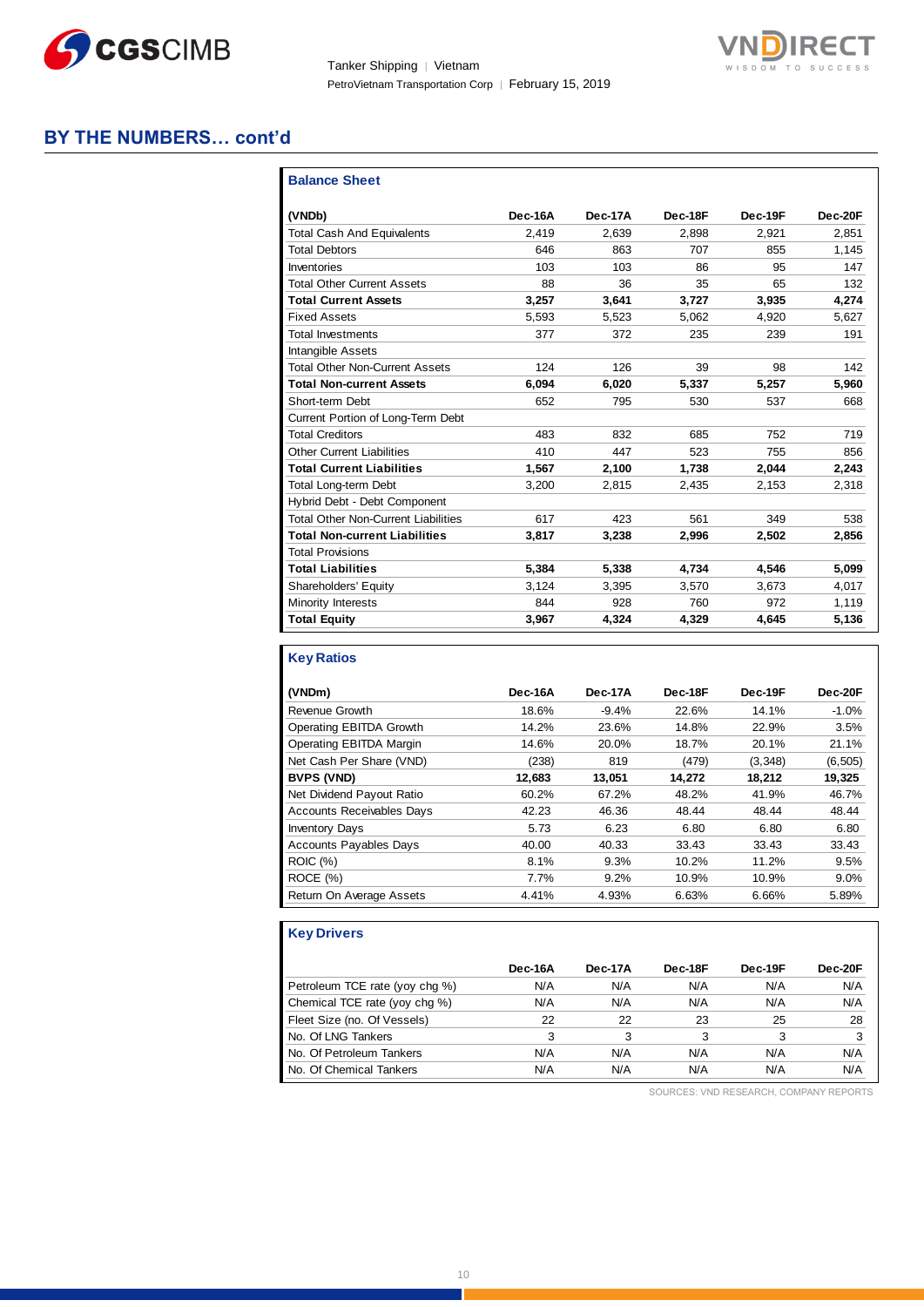



#### **DISCLAIMER**

The content of this report (including the views and opinions expressed therein, and the information comprised therein) has been prepared by and belongs to VNDIRECT Securities Corporation, and is distributed by CGS-CIMB or CIMB Investment Bank Berhad ("CIMB"), as the case may be, pursuant to an arrangement between VNDIRECT Securities Corporation and CGS-CIMB. VNDIRECT Securities Corporation is not an affiliate of CGS-CIMB or CIMB.

This report is not directed to, or intended for distribution to or use by, any person or entity who is a citizen or resident of or located in any locality, state, country or other jurisdiction where such distribution, publication, availability or use would be contrary to law or regulation.

By accepting this report, the recipient hereof represents and warrants that he is entitled to receive such report in accordance with the restrictions set forth below and agrees to be bound by the limitations contained herein (including the "Restrictions on Distributions" set out below). Any failure to comply with these limitations may constitute a violation of law. This publication is being supplied to you strictly on the basis that it will remain confidential. No part of this report may be (i) copied, photocopied, duplicated, stored or reproduced in any form by any means or (ii) redistributed or passed on, directly or indirectly, to any other person in whole or in part, for any purpose without the prior written consent of CGS-CIMB or CIMB, as the case may be.

The information contained in this research report is prepared from data believed to be correct and reliable at the time of issue of this report.

VNDIRECT Securities Corporation may or may not issue regular reports on the subject matter of this report at any frequency and may cease to do so or change the periodicity of reports at any time. None of VNDIRECT Securities Corporation, CGS-CIMB or CIMB is under any obligation to update this report in the event of a material change to the information contained in this report. None of VNDIRECT Securities Corporation, CGS-CIMB or CIMB has any and will accept any, obligation to (i) check or ensure that the contents of this report remain current, reliable or relevant, (ii) ensure that the content of this report constitutes all the information a prospective investor may require, (iii) ensure the adequacy, accuracy, completeness, reliability or fairness of any views, opinions and information, and accordingly, VNDIRECT Securities Corporation, CGS-CIMB and CIMB and their respective affiliates and related persons including China Galaxy International Financial Holdings Limited ("CGIFHL") and CIMB Group Sdn. Bhd. ("CIMBG") and their respective related corporations (and their respective directors, associates, connected persons and/or employees) shall not be liable in any manner whatsoever for any consequences (including but not limited to any direct, indirect or consequential losses, loss of profits and damages) of any reliance thereon or usage thereof. In particular, VNDIRECT Securities Corporation, CGS-CIMB and CIMB disclaim all responsibility and liability for the views and opinions set out in this report.

Unless otherwise specified, this report is based upon reasonable sources. Such sources will, unless otherwise specified, for market data, be market data and prices available from the main stock exchange or market where the relevant security is listed, or, where appropriate, any other market. Information on the accounts and business of company(ies) will generally be based on published statements of the company(ies), information disseminated by regulatory information services, other publicly available information and information resulting from our research. Whilst every effort is made to ensure that statements of facts made in this report are accurate, all estimates, projections, forecasts, expressions of opinion and other subjective judgments contained in this report are based on assumptions considered to be reasonable as of the date of the document in which they are contained and must not be construed as a representation that the matters referred to therein will occur. Past performance is not a reliable indicator of future performance. The value of investments may go down as well as up and those investing may, depending on the investments in question, lose more than the initial investment. No report shall constitute an offer or an invitation by or on behalf of CGS-CIMB, CIMB, or VNDIRECT Securities Corporation, or their respective affiliates (including CGIFHL, CIMBG and their respective related corporations) to any person to buy or sell any investments.

CGS-CIMB, CIMB and/or VNDIRECT Securities Corporation and/or their respective affiliates and related corporations (including CGIFHL, CIMBG and their respective related corporations), their respective directors, associates, connected parties and/or employees may own or have positions in securities of the company(ies) covered in this research report or any securities related thereto and may from time to time add to or dispose of, or may be materially interested in, any such securities. Further, CGS-CIMB, CIMB and/or VNDIRECT Securities Corporation, and/or their respective affiliates and their respective related corporations (including CGIFHL, CIMBG and their respective related corporations) do and seek to do business with the company(ies) covered in this research report and may from time to time act as market maker or have assumed an underwriting commitment in securities of such company(ies), may sell them to or buy them from customers on a principal basis and may also perform or seek to perform significant investment banking, advisory, underwriting or placement services for or relating to such company(ies) as well as solicit such investment, advisory or other services from any entity mentioned in this report.

CGS-CIMB, CIMB and/or VNDIRECT Securities Corporation and/or their respective affiliates (including CGIFHL, CIMBG and their respective related corporations) may enter into an agreement with the company(ies) covered in this report relating to the production of research reports. CGS-CIMB, CIMB and/or VNDIRECT Securities Corporation may disclose the contents of this report to the company(ies) covered by it and may have amended the contents of this report following such disclosure.

The analyst responsible for the production of this report hereby certifies that the views expressed herein accurately and exclusively reflect his or her personal views and opinions about any and all of the issuers or securities analysed in this report and were prepared independently and autonomously. No part of the compensation of the analyst(s) was, is, or will be directly or indirectly related to the inclusion of specific recommendations(s) or view(s) in this report. The analyst(s) who prepared this research report is prohibited from receiving any compensation, incentive or bonus based on specific investment banking transactions or for providing a specific recommendation for, or view of, a particular company. Information barriers and other arrangements may be established where necessary to prevent conflicts of interests arising. However, the analyst(s) may receive compensation that is based on his/their coverage of company(ies) in the performance of his/their duties or the performance of his/their recommendations and the research personnel involved in the preparation of this report may also participate in the solicitation of the businesses as described above. In reviewing this research report, an investor should be aware that any or all of the foregoing, among other things, may give rise to real or potential conflicts of interest. Additional information is, subject to the duties of confidentiality, available on request.

The term "VNDIRECT Securities Corporation" shall, unless the context otherwise requires, mean VNDIRECT Securities Corporation and its affiliates, subsidiaries and related companies. The term "CGS-CIMB" shall denote, where appropriate, the relevant entity distributing or disseminating the report in the particular jurisdiction referenced below, or, in every other case except as otherwise stated herein, CIMB Securities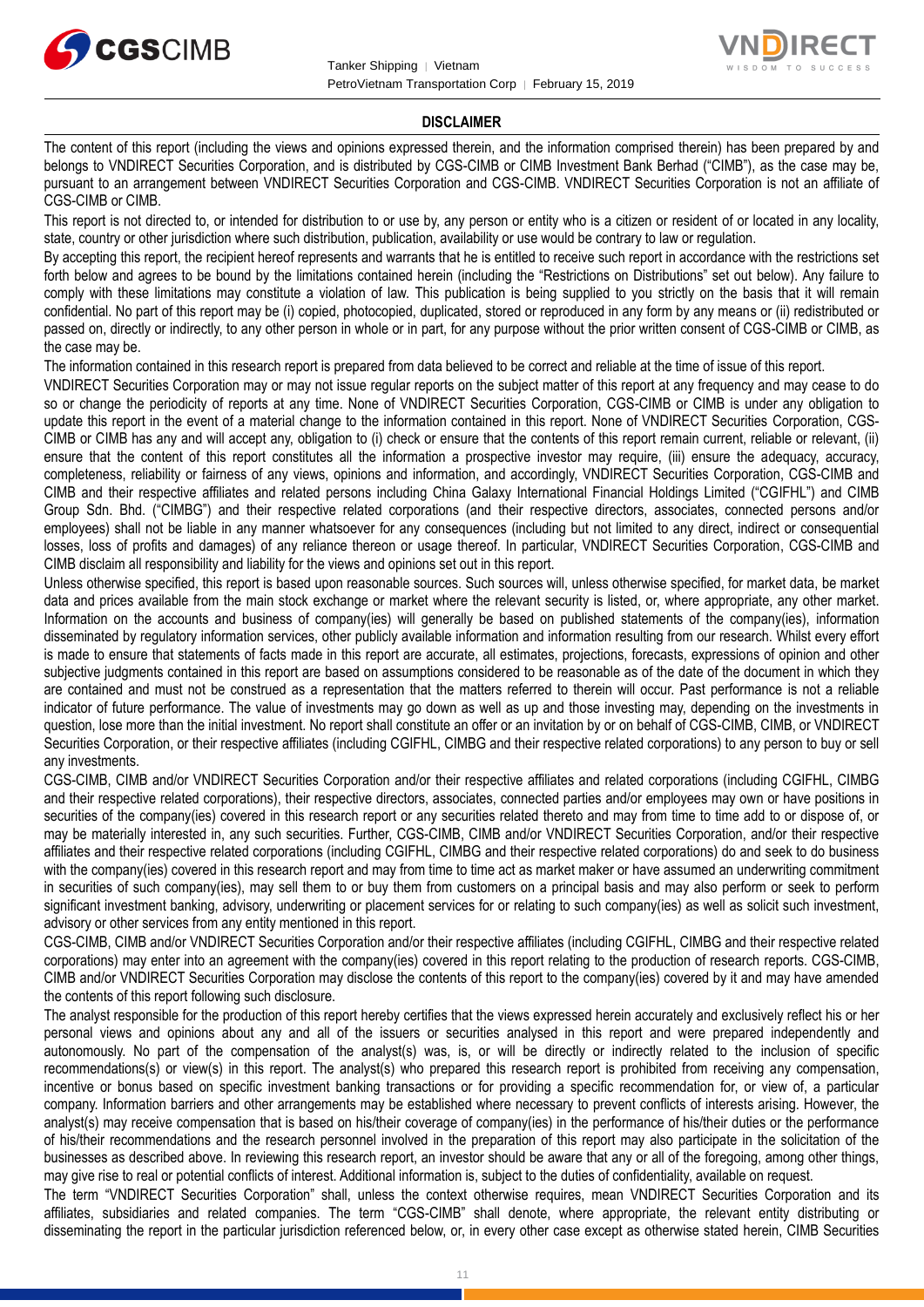



International Pte. Ltd. and its affiliates, subsidiaries and related corporations.

#### **CGS-CIMB**

| Country     | <b>CGS-CIMB Entity</b>                      | <b>Regulated by</b>                                                    |
|-------------|---------------------------------------------|------------------------------------------------------------------------|
| Hong Kong   | <b>CGS-CIMB Securities Limited</b>          | Securities and Futures Commission Hong Kong                            |
| India       | CGS-CIMB Securities (India) Private Limited | Securities and Exchange Board of India (SEBI)                          |
| Indonesia   | PT CGS-CIMB Sekuritas Indonesia             | Financial Services Authority of Indonesia                              |
| Singapore   | CGS-CIMB Research Pte. Ltd.                 | Monetary Authority of Singapore                                        |
| South Korea | CGS-CIMB Securities Limited, Korea Branch   | <b>Financial Services Commission and Financial Supervisory Service</b> |
| Thailand    | CGS-CIMB Securities (Thailand) Co. Ltd.     | Securities and Exchange Commission Thailand                            |

#### **CIMB**

| ∶ountr∖  | <b>CIMB F</b><br><br>Entity                   | hv<br>---                                                |
|----------|-----------------------------------------------|----------------------------------------------------------|
| Malaysia | <b>CIM</b><br><br>Berhad<br>nvestment<br>Bank | Malavsia<br><b>Suinmission</b><br>ecurities<br>$\cdot$ " |

(i) As of February 15, 2019 VNDIRECT Securities Corporation has a proprietary position in the securities (which may include but not limited to shares, warrants, call warrants and/or any other derivatives) in the following company or companies covered or recommended in this report: (a) -

(ii) As of February 15, 2019, the analyst(s) who prepared this report, and the associate(s), has / have an interest in the securities (which may include but not limited to shares, warrants, call warrants and/or any other derivatives) in the following company or companies covered or recommended in this report:

(a) -

This report does not purport to contain all the information that a prospective investor may require. CGS-CIMB, and VNDIRECT Securities Corporation and their respective affiliates (including CGIFHL, CIMBG and their related corporations) do not make any guarantee, representation or warranty, express or implied, as to the adequacy, accuracy, completeness, reliability or fairness of any such information and opinion contained in this report. None of CGS-CIMB, CIMB and VNDIRECT Securities Corporation and their respective affiliates nor their related persons (including CGIFHL, CIMBG and their related corporations) shall be liable in any manner whatsoever for any consequences (including but not limited to any direct, indirect or consequential losses, loss of profits and damages) of any reliance thereon or usage thereof.

This report is general in nature and has been prepared for information purposes only. It is intended for circulation amongst CGS-CIMB's, CIMB's and their respective affiliates' (including CGIFHL's, CIMBG's and their respective related corporations') clients generally and does not have regard to the specific investment objectives, financial situation and the particular needs of any specific person who may receive this report. The information and opinions in this report are not and should not be construed or considered as an offer, recommendation or solicitation to buy or sell the subject securities, related investments or other financial instruments or any derivative instrument, or any rights pertaining thereto.

Investors are advised to make their own independent evaluation of the information contained in this research report, consider their own individual investment objectives, financial situation and particular needs and consult their own professional and financial advisers as to the legal, business, financial, tax and other aspects before participating in any transaction in respect of the securities of company(ies) covered in this research report. The securities of such company(ies) may not be eligible for sale in all jurisdictions or to all categories of investors.

**Australia:** Despite anything in this report to the contrary, this research is provided in Australia by CGS-CIMB Securities (Singapore) Pte. Ltd. and CGS-CIMB Securities (Hong Kong) Limited. This research is only available in Australia to persons who are "wholesale clients" (within the meaning of the Corporations Act 2001 (Cth) and is supplied solely for the use of such wholesale clients and shall not be distributed or passed on to any other person. You represent and warrant that if you are in Australia, you are a "wholesale client". This research is of a general nature only and has been prepared without taking into account the objectives, financial situation or needs of the individual recipient. CGS-CIMB Securities (Singapore) Pte. Ltd. and CGS-CIMB Securities (Hong Kong) Limited do not hold, and are not required to hold an Australian financial services license. CGS-CIMB Securities (Singapore) Pte. Ltd. and CGS-CIMB Securities (Hong Kong) Limited rely on "passporting" exemptions for entities appropriately licensed by the Monetary Authority of Singapore (under ASIC Class Order 03/1102) and the Securities and Futures Commission in Hong Kong (under ASIC Class Order 03/1103).

**Canada:** This research report has not been prepared in accordance with the disclosure requirements of Dealer Member Rule 3400 – Research Restrictions and Disclosure Requirements of the Investment Industry Regulatory Organization of Canada. For any research report distributed by CIBC, further disclosures related to CIBC conflicts of interest can be found at https://researchcentral.cibcwm.com.

**China:** For the purpose of this report, the People's Republic of China ("PRC") does not include the Hong Kong Special Administrative Region, the Macau Special Administrative Region or Taiwan. The distributor of this report has not been approved or licensed by the China Securities Regulatory Commission or any other relevant regulatory authority or governmental agency in the PRC. This report contains only marketing information. The distribution of this report is not an offer to buy or sell to any person within or outside PRC or a solicitation to any person within or outside of PRC to buy or sell any instruments described herein. This report is being issued outside the PRC to a limited number of institutional investors and may not be provided to any person other than the original recipient and may not be reproduced or used for any other purpose.

**France:** Only qualified investors within the meaning of French law shall have access to this report. This report shall not be considered as an offer to subscribe to, or used in connection with, any offer for subscription or sale or marketing or direct or indirect distribution of financial instruments and it is not intended as a solicitation for the purchase of any financial instrument.

**Germany:** This report is only directed at persons who are professional investors as defined in sec 31a(2) of the German Securities Trading Act (WpHG). This publication constitutes research of a non-binding nature on the market situation and the investment instruments cited here at the time of the publication of the information.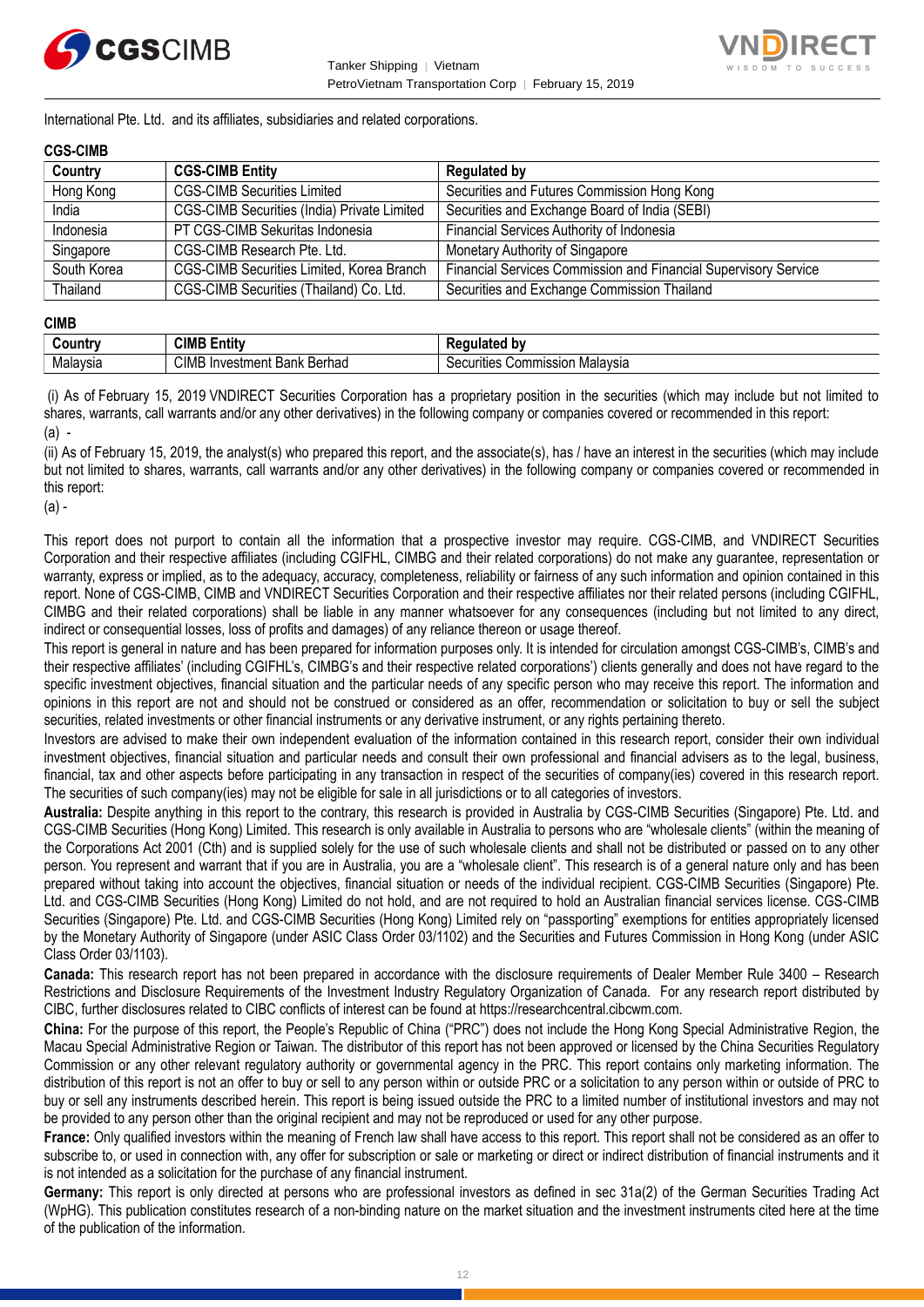



The current prices/yields in this issue are based upon closing prices from Bloomberg as of the day preceding publication. Please note that neither the German Federal Financial Supervisory Agency (BaFin), nor any other supervisory authority exercises any control over the content of this report.

**Hong Kong:** This report is issued and distributed in Hong Kong by CGS-CIMB Securities (Hong Kong) Limited ("CHK") which is licensed in Hong Kong by the Securities and Futures Commission for Type 1 (dealing in securities), Type 4 (advising on securities) and Type 6 (advising on corporate finance) activities. Any investors wishing to purchase or otherwise deal in the securities covered in this report should contact the Head of Sales at CGS-CIMB Securities (Hong Kong) Limited. The views and opinions in this research report are of VNDIRECT Securities Corporation as of the date hereof and are subject to change. If the Financial Services and Markets Act of the United Kingdom or the rules of the Financial Conduct Authority apply to a recipient, our obligations owed to such recipient therein are unaffected. CHK has no obligation to update its opinion or the information in this research report.

CHK does not make a market on other securities mentioned in the report.

**India:** This report is issued and distributed in India by CGS-CIMB Securities (India) Private Limited ("CIMB India") which is registered with the National Stock Exchange of India Limited and BSE Limited as a trading and clearing member under the Securities and Exchange Board of India (Stock Brokers and Sub-Brokers) Regulations, 1992. In accordance with the provisions of Regulation 4(g) of the Securities and Exchange Board of India (Investment Advisers) Regulations, 2013, CGS-CIMB India is not required to seek registration with the Securities and Exchange Board of India ("SEBI") as an Investment Adviser. CGS-CIMB India is registered with SEBI as a Research Analyst pursuant to the SEBI (Research Analysts) Regulations, 2014 ("Regulations").

This report does not take into account the particular investment objectives, financial situations, or needs of the recipients. It is not intended for and does not deal with prohibitions on investment due to law/jurisdiction issues etc. which may exist for certain persons/entities. Recipients should rely on their own investigations and take their own professional advice before investment.

The report is not a "prospectus" as defined under Indian Law, including the Companies Act, 2013, and is not, and shall not be, approved by, or filed or registered with, any Indian regulator, including any Registrar of Companies in India, SEBI, any Indian stock exchange, or the Reserve Bank of India. No offer, or invitation to offer, or solicitation of subscription with respect to any such securities listed or proposed to be listed in India is being made, or intended to be made, to the public, or to any member or section of the public in India, through or pursuant to this report.

The research analysts, strategists or economists principally responsible for the preparation of this research report are segregated from the other activities of CGS-CIMB India and they have received compensation based upon various factors, including quality, accuracy and value of research, firm profitability or revenues, client feedback and competitive factors. Research analysts', strategists' or economists' compensation is not linked to investment banking or capital markets transactions performed or proposed to be performed by CGS-CIMB India or its affiliates.

CGS-CIMB India has not received any investment banking related compensation from the companies mentioned in the report in the past 12 months. CGS-CIMB India has not received any compensation from the companies mentioned in the report in the past 12 months.

**Indonesia:** This report is issued and distributed by PT CGS-CIMB Sekuritas Indonesia ("CGS-CIMB Indonesia"). The views and opinions in this research report are our own as of the date hereof and are subject to change. CGS-CIMB Indonesia has no obligation to update its opinion or the information in this research report. Neither this report nor any copy hereof may be distributed in Indonesia or to any Indonesian citizens wherever they are domiciled or to Indonesian residents except in compliance with applicable Indonesian capital market laws and regulations.

This research report is not an offer of securities in Indonesia. The securities referred to in this research report have not been registered with the Financial Services Authority (Otoritas Jasa Keuangan) pursuant to relevant capital market laws and regulations, and may not be offered or sold within the territory of the Republic of Indonesia or to Indonesian citizens through a public offering or in circumstances which constitute an offer within the meaning of the Indonesian capital market law and regulations.

**Ireland:** CGS-CIMB is not an investment firm authorised in the Republic of Ireland and no part of this document should be construed as CGS-CIMB acting as, or otherwise claiming or representing to be, an investment firm authorised in the Republic of Ireland.

**Malaysia:** This report is distributed in Malaysia by CIMB solely for the benefit of and for the exclusive use of our clients. Recipients of this report are to contact CIMB, at 17th Floor Menara CIMB No. 1 Jalan Stesen Sentral 2, Kuala Lumpur Sentral 50470 Kuala Lumpur, Malaysia, in respect of any matters arising from or in connection with this report. CIMB has no obligation to update, revise or reaffirm its opinion or the information in this research reports after the date of this report.

**New Zealand:** In New Zealand, this report is for distribution only to persons who are wholesale clients pursuant to section 5C of the Financial Advisers Act 2008.

**Singapore:** This report is issued and distributed by CGS-CIMB Research Pte Ltd ("CGS-CIMBR"). CGS-CIMBR is a financial adviser licensed under the Financial Advisers Act, Cap 110 ("FAA") for advising on investment products, by issuing or promulgating research analyses or research reports, whether in electronic, print or other form. Accordingly CGS-CIMBR is a subject to the applicable rules under the FAA unless it is able to avail itself to any prescribed exemptions.

Recipients of this report are to contact CGS-CIMB Research Pte Ltd, 50 Raffles Place, #16-02 Singapore Land Tower, Singapore in respect of any matters arising from, or in connection with this report. CGS-CIMBR has no obligation to update its opinion or the information in this research report. This publication is strictly confidential and is for private circulation only. If you have not been sent this report by CGS-CIMBR directly, you may not rely, use or disclose to anyone else this report or its contents.

If the recipient of this research report is not an accredited investor, expert investor or institutional investor, CGS-CIMBR accepts legal responsibility for the contents of the report without any disclaimer limiting or otherwise curtailing such legal responsibility. If the recipient is an accredited investor, expert investor or institutional investor, the recipient is deemed to acknowledge that CGS-CIMBR is exempt from certain requirements under the FAA and its attendant regulations, and as such, is exempt from complying with the following :

(a) Section 25 of the FAA (obligation to disclose product information);

(b) Section 27 (duty not to make recommendation with respect to any investment product without having a reasonable basis where you may be reasonably expected to rely on the recommendation) of the FAA;

(c) MAS Notice on Information to Clients and Product Information Disclosure [Notice No. FAA-N03];

(d) MAS Notice on Recommendation on Investment Products [Notice No. FAA-N16];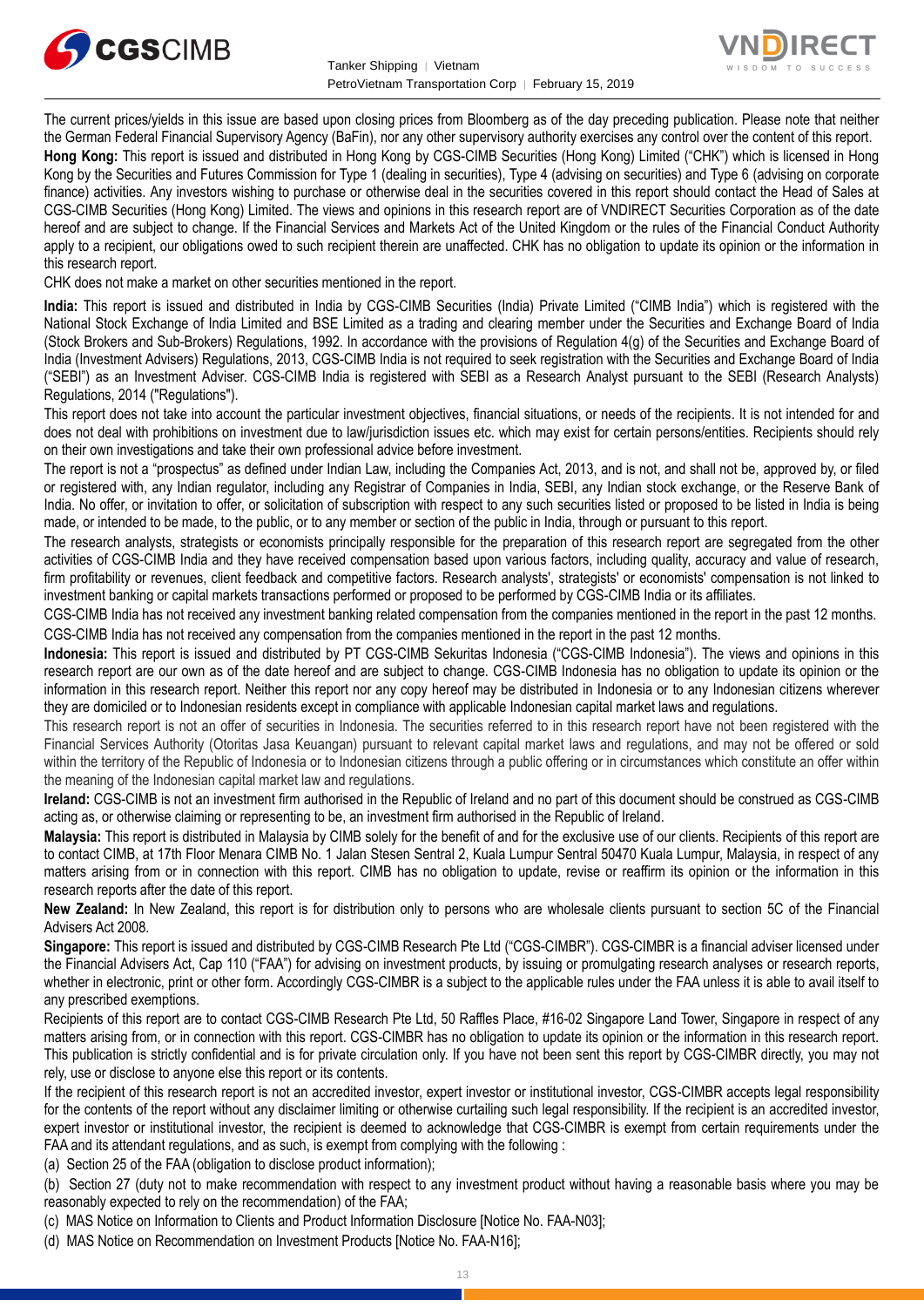



(e) Section 36 (obligation on disclosure of interest in securities), and

(f) any other laws, regulations, notices, directive, guidelines, circulars and practice notes which are relates to the above, to the extent permitted by applicable laws, as may be amended from time to time, and any other laws, regulations, notices, directive, guidelines, circulars, and practice notes as we may notify you from time to time. In addition, the recipient who is an accredited investor, expert investor or institutional investor acknowledges that a CGS-CIMBR is exempt from Section 27 of the FAA, the recipient will also not be able to file a civil claim against CGS-CIMBR for any loss or damage arising from the recipient's reliance on any recommendation made by CGS-CIMBR which would otherwise be a right that is available to the recipient under Section 27 of the FAA, the recipient will also not be able to file a civil claim against CGS-CIMBR for any loss or damage arising from the recipient's reliance on any recommendation made by CGS-CIMBR which would otherwise be a right that is available to the recipient under Section 27 of the FAA.

CGS-CIMBR, its affiliates and related corporations, their directors, associates, connected parties and/or employees may own or have positions in securities of the company(ies) covered in this research report or any securities related thereto and may from time to time add to or dispose of, or may be materially interested in, any such securities. Further, CGS-CIMBR, its affiliates and its related corporations do and seek to do business with the company(ies) covered in this research report and may from time to time act as market maker or have assumed an underwriting commitment in securities of such company(ies), may sell them to or buy them from customers on a principal basis and may also perform or seek to perform significant investment banking, advisory, underwriting or placement services for or relating to such company(ies) as well as solicit such investment, advisory or other services from any entity mentioned in this report.

As of February 15, 2019,, CGS-CIMBR does not have a proprietary position in the recommended securities in this report.

CGS-CIMBR does not make a market on the securities mentioned in the report.

**South Korea:** This report is issued and distributed in South Korea by CGS-CIMB Securities (Hong Kong) Limited, Korea Branch ("CGS-CIMB Korea") which is licensed as a cash equity broker, and regulated by the Financial Services Commission and Financial Supervisory Service of Korea. In South Korea, this report is for distribution only to professional investors under Article 9(5) of the Financial Investment Services and Capital Market Act of Korea ("FSCMA").

**Spain:** This document is a research report and it is addressed to institutional investors only. The research report is of a general nature and not personalised and does not constitute investment advice so, as the case may be, the recipient must seek proper advice before adopting any investment decision. This document does not constitute a public offering of securities.

CGS-CIMB is not registered with the Spanish Comision Nacional del Mercado de Valores to provide investment services.

**Sweden:** This report contains only marketing information and has not been approved by the Swedish Financial Supervisory Authority. The distribution of this report is not an offer to sell to any person in Sweden or a solicitation to any person in Sweden to buy any instruments described herein and may not be forwarded to the public in Sweden.

**Switzerland:** This report has not been prepared in accordance with the recognized self-regulatory minimal standards for research reports of banks issued by the Swiss Bankers' Association (Directives on the Independence of Financial Research).

**Thailand:** This report is issued and distributed by CGS-CIMB Securities (Thailand) Co. Ltd. ("CGS-CIMB Thailand") based upon sources believed to be reliable (but their accuracy, completeness or correctness is not guaranteed). The statements or expressions of opinion herein were arrived at after due and careful consideration for use as information for investment. Such opinions are subject to change without notice and CGS-CIMB Thailand has no obligation to update its opinion or the information in this research report.

CGS-CIMB Thailand may act or acts as Market Maker, and issuer and offerer of Derivative Warrants and Structured Note which may have the following securities as its underlying securities. Investors should carefully read and study the details of the derivative warrants in the prospectus before making investment decisions.

AAV, ADVANC, AMATA, ANAN, AOT, AP, BA, BANPU, BBL, BCH, BCP, BCPG, BDMS, BEAUTY, BEC, BEM, BJC, BH, BIG, BLA, BLAND, BPP, BTS, CBG, CENTEL, CHG, CK, CKP, COM7, CPALL, CPF, CPN, DELTA, DTAC, EA, EGCO, EPG, GFPT, GLOBAL, GLOW, GPSC, GUNKUL, HMPRO, INTUCH, IRPC, ITD, IVL, KBANK, KCE, KKP, KTB, KTC, LH, LHBANK, LPN, MAJOR, MALEE, MEGA, MINT, MONO, MTLS, PLANB, PSH, PTL, PTG, PTT, PTTEP, PTTGC, QH, RATCH, ROBINS, S, SAWAD, SCB, SCC, SCCC, SIRI, SPALI, SPRC, STEC, STPI, SUPER, TASCO, TCAP, THAI, THANI, THCOM, TISCO, TKN, TMB, TOP, TPIPL, TRUE, TTA, TU, TVO, UNIQ, VGI, WHA, WORK.

#### **Corporate Governance Report:**

The disclosure of the survey result of the Thai Institute of Directors Association ("IOD") regarding corporate governance is made pursuant to the policy of the Office of the Securities and Exchange Commission. The survey of the IOD is based on the information of a company listed on the Stock Exchange of Thailand and the Market for Alternative Investment disclosed to the public and able to be accessed by a general public investor. The result, therefore, is from the perspective of a third party. It is not an evaluation of operation and is not based on inside information.

The survey result is as of the date appearing in the Corporate Governance Report of Thai Listed Companies. As a result, the survey result may be changed after that date. CGS-CIMB Thailand does not confirm nor certify the accuracy of such survey result.

| <b>Score</b><br>Range: | 100<br>90                 | $80 -$<br>89 | 70<br>70<br>- 14 | $\overline{\phantom{a}}$<br><b>Below</b><br>/U or | No.<br>Result<br>survev ' |
|------------------------|---------------------------|--------------|------------------|---------------------------------------------------|---------------------------|
| -<br>Description:      | -voollant<br>– vellel i r | Good<br>Verv | GOOD.            | N/A                                               |                           |

**United Arab Emirates:** The distributor of this report has not been approved or licensed by the UAE Central Bank or any other relevant licensing authorities or governmental agencies in the United Arab Emirates. This report is strictly private and confidential and has not been reviewed by, deposited or registered with UAE Central Bank or any other licensing authority or governmental agencies in the United Arab Emirates. This report is being issued outside the United Arab Emirates to a limited number of institutional investors and must not be provided to any person other than the original recipient and may not be reproduced or used for any other purpose. Further, the information contained in this report is not intended to lead to the sale of investments under any subscription agreement or the conclusion of any other contract of whatsoever nature within the territory of the United Arab Emirates.

**United Kingdom and European Economic Area (EEA):** In the United Kingdom and European Economic Area, this material is also being distributed by CGS-CIMB Securities (UK) Limited ("CGS-CIMB UK"). CGS-CIMB UK is authorized and regulated by the Financial Conduct Authority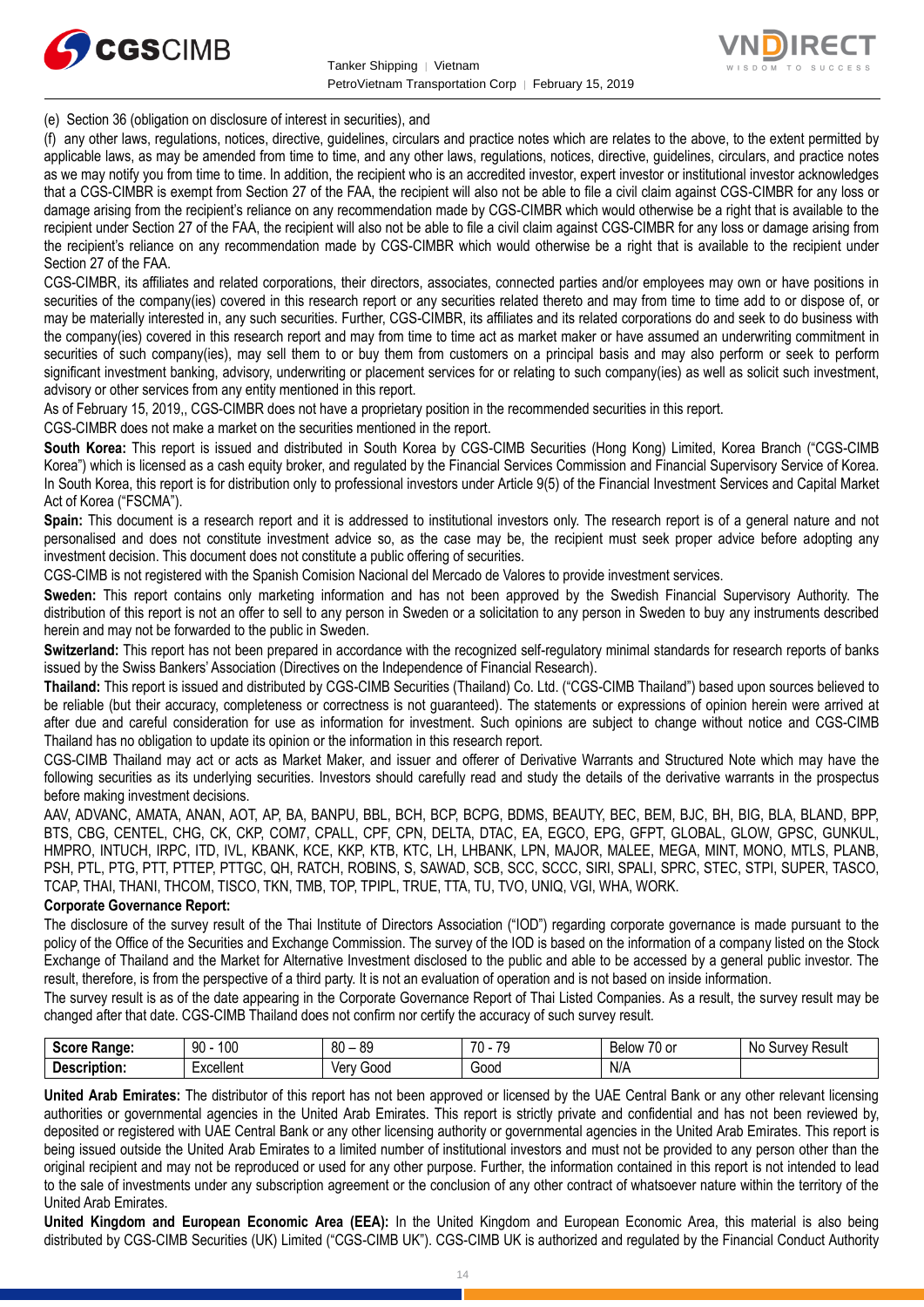



and its registered office is at 27 Knightsbridge, London, SW1X7YB. The material distributed by CGS-CIMB UK has been prepared in accordance with CGS-CIMB's policies for managing conflicts of interest arising as a result of publication and distribution of this material. This material is for distribution only to, and is solely directed at, selected persons on the basis that those persons: (a) are eligible counterparties and professional clients of CGS-CIMB UK; (b) have professional experience in matters relating to investments falling within Article 19(5) of the Financial Services and Markets Act 2000 (Financial Promotion) Order 2005 (as amended, the "Order"), (c) fall within Article 49(2)(a) to (d) ("high net worth companies, unincorporated associations etc") of the Order; (d) are outside the United Kingdom subject to relevant regulation in each jurisdiction, material(all such persons together being referred to as "relevant persons"). This material is directed only at relevant persons and must not be acted on or relied on by persons who are not relevant persons. Any investment or investment activity to which this material relates is available only to relevant persons and will be engaged in only with relevant persons.

Where this material is labelled as non-independent, it does not provide an impartial or objective assessment of the subject matter and does not constitute independent "research" (cannot remove research from here under the applicable rules of the Financial Conduct Authority in the UK. Consequently, any such non-independent material will not have been prepared in accordance with legal requirements designed to promote the independence of research (cannot remove research from here) and will not subject to any prohibition on dealing ahead of the dissemination of research. Any such non-independent material must be considered as a marketing communication.

**United States:** This research report is distributed in the United States of America by CGS-CIMB Securities (USA) Inc, a U.S. registered brokerdealer and a related company of CGS-CIMB Research Pte Ltd, PT CGS-CIMB Sekuritas Indonesia, CGS-CIMB Securities (Thailand) Co. Ltd, CGS-CIMB Securities (Hong Kong) Limited, CGS-CIMB Securities (India) Private Limited, and is distributed solely to persons who qualify as "U.S. Institutional Investors" as defined in Rule 15a-6 under the Securities and Exchange Act of 1934. This communication is only for Institutional Investors whose ordinary business activities involve investing in shares, bonds, and associated securities and/or derivative securities and who have professional experience in such investments. Any person who is not a U.S. Institutional Investor or Major Institutional Investor must not rely on this communication. The delivery of this research report to any person in the United States of America is not a recommendation to effect any transactions in the securities discussed herein, or an endorsement of any opinion expressed herein. CGS-CIMB Securities (USA) Inc, is a FINRA/SIPC member and takes responsibility for the content of this report. For further information or to place an order in any of the abovementioned securities please contact a registered representative of CGS-CIMB Securities (USA) Inc.

CGS-CIMB Securities (USA) Inc. does not make a market on other securities mentioned in the report.

CGS-CIMB Securities (USA) Inc. has not managed or co-managed a public offering of any of the securities mentioned in the past 12 months.

CGS-CIMB Securities (USA) Inc. has not received compensation for investment banking services from any of the company mentioned in the past 12 months.

CGS-CIMB Securities (USA) Inc. neither expects to receive nor intends to seek compensation for investment banking services from any of the company mentioned within the next 3 months.

**Other jurisdictions:** In any other jurisdictions, except if otherwise restricted by laws or regulations, this report is only for distribution to professional, institutional or sophisticated investors as defined in the laws and regulations of such jurisdictions. being the purisdictions: In any other jurisdictions, except if otherwise restricted by laws<br>stitutional or sophisticated investors as defined in the laws and regulations of such j<br>Distribution of stock ratings and investme

| <b>Other jurisdictions:</b> In any other jurisdictions, except if otherwise restricted by laws or regulations, this report is only for distribution to<br>institutional or sophisticated investors as defined in the laws and regulations of such jurisdictions. |                                |  |  |  |
|------------------------------------------------------------------------------------------------------------------------------------------------------------------------------------------------------------------------------------------------------------------|--------------------------------|--|--|--|
| Distribution of stock ratings and investment banking clients for quarter ended on 31 December 2018                                                                                                                                                               |                                |  |  |  |
| 758 companies under coverage for quarter ended on 31 December 2018                                                                                                                                                                                               |                                |  |  |  |
| Rating Distribution (%)                                                                                                                                                                                                                                          | Investment Banking clients (%) |  |  |  |
| 61.2%                                                                                                                                                                                                                                                            | 4.2%                           |  |  |  |
| 25.1%                                                                                                                                                                                                                                                            | $2.1\%$                        |  |  |  |
| Reduce<br>0.4%<br>13.7%                                                                                                                                                                                                                                          |                                |  |  |  |
|                                                                                                                                                                                                                                                                  |                                |  |  |  |

**Spitzer Chart for stock being researched ( 2 year data )** 

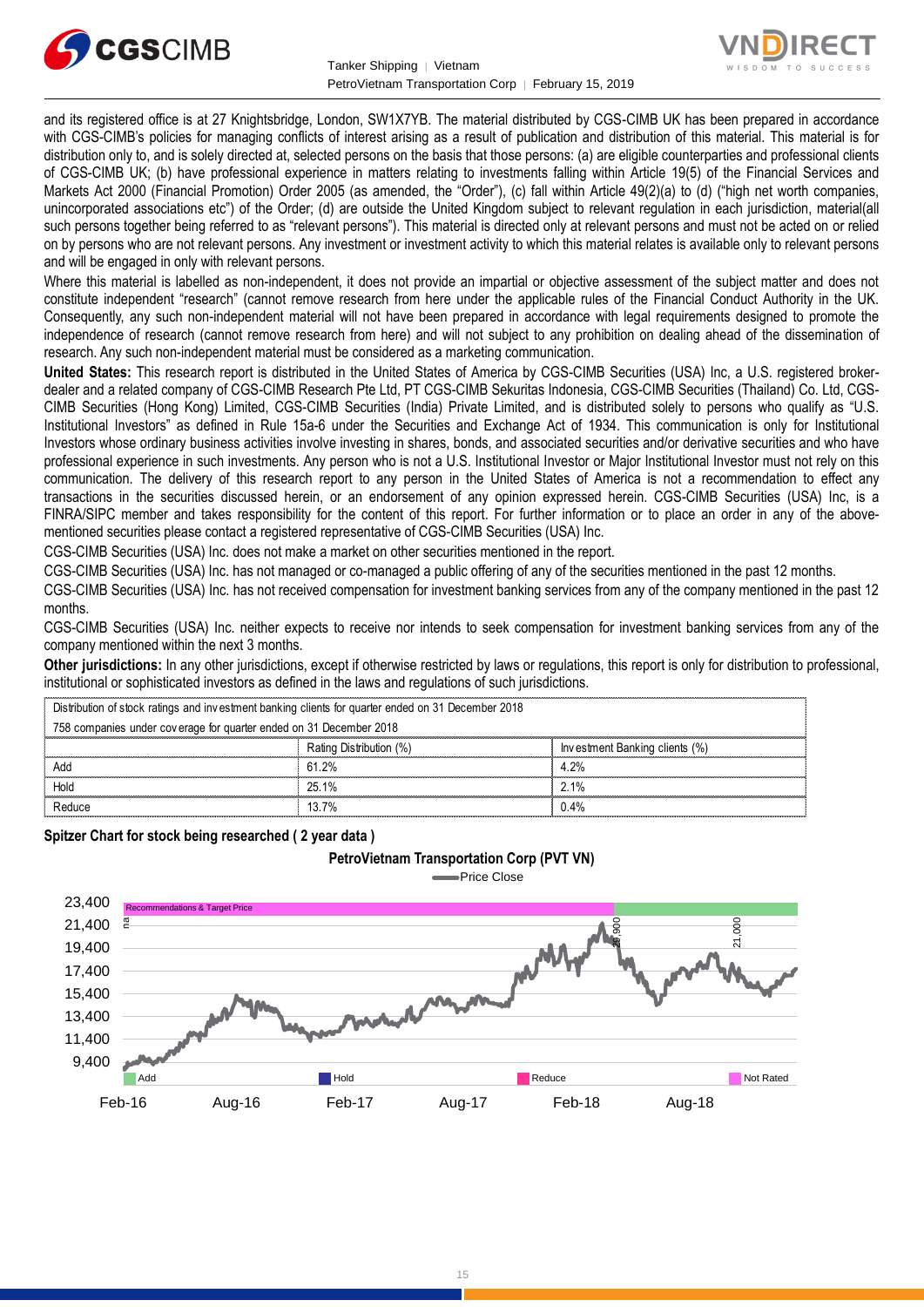



#### **Corporate Governance Report of Thai Listed Companies (CGR). CG Rating by the Thai Institute of Directors Association (Thai IOD) in 2018, Anti-Corruption 2018**

**ADVANC** – Excellent, Certified, **AEONTS** – Good, n/a, **AH** – Very Good, n/a, **AMATA** – Excellent, Declared, **ANAN** – Excellent, Declared, **AOT** – Excellent, Declared, **AP** – Excellent, Certified, **ASP** – Very Good, Certified, **BANPU** – Excellent, Certified, **BAY** – Excellent, Certified, **BBL** – Very Good, Certified, **BCH** – Good, Certified, **BCP** - Excellent, Certified, **BCPG** – Excellent, Certified, **BEM** – Very Good, n/a, **BDMS** – Very Good, n/a, **BEAUTY** – Good, n/a, **BEC** – Very Good, n/a, , **BGRIM** – Very Good, Declared, **BH** - Good, n/a, **BJC** – Very Good, Declared, **BJCHI** – Very Good, Certified, **BPP** – Very Good, Declared, **BR** - Good, Declared, **BTS** - Excellent, Certified, **CBG** – Very Good, n/a, **CCET** – Good, n/a, **CENTEL** – Very Good, Certified, **CHG** – Very Good, Declared, **CK** – Excellent, n/a, **COL** – Excellent, Declared, **CPALL** – Very Good, Certified, **CPF** – Excellent, Certified, **CPN** - Excellent, Certified, **DELTA** - Excellent, n/a, **DEMCO** – Excellent, Certified, **DDD** – Very Good, Declared, **DIF** – not available, n/a, **DTAC** – Excellent, Certified, **EA** – Excellent, n/a, **ECL** – Very Good, Certified, **EGCO** - Excellent, Certified, **EPG** – Very Good, n/a, **ERW** – Very Good, n/a, **GFPT** - Excellent, Certified, **GGC** – Excellent, Certified, **GLOBAL** – Very Good, n/a, **GLOW** – Very Good, Certified, **GPSC** – Excellent, Certified, **GULF** – Very Good, n/a, **GUNKUL** – Excellent, Certified, **HANA** - Excellent, Certified, **HMPRO** - Excellent, Certified, **HREIT** - Excellent, Certified **ICHI** – Excellent, Declared, **HUMAN** – not available, n/a, **III** – Good, n/a, **INTUCH** - Excellent, Certified, **IRPC** – Excellent, Certified, **ITD**\* – Very Good, n/a, **IVL** - Excellent, Certified, **JASIF** – not available, n/a, **KBANK** - Excellent, Certified, **KCE** - Excellent, Certified, **KKP** – Excellent, Certified, **KSL** – Excellent, Certified, **KTB** - Excellent, Certified, **KTC** – Excellent, Certified, **LH** - Very Good, n/a, **LPN** – Excellent, Certified, **M** – Very Good, Certified, **MACO** – Very Good, n/a, **MAJOR** – Very Good, n/a, **MAKRO** – Excellent, Declared, **MALEE** – Very Good, Certified, **MC** – Very Good, Certified, **MCOT** – Excellent, Certified, **MEGA** – Very Good, n/a, **MINT** - Excellent, Certified, **MTC** – Excellent, Declared, **NETBAY** – Good, n/a, **PLANB** – Excellent, Declared, **PLAT** – Very Good, Certified, **PSH** – Excellent, Certified, **PSTC** – Good, Certified, **PTT** - Excellent, Certified, **PTTEP** - Excellent, Certified, **PTTGC** - Excellent, Certified, **QH** – Excellent, Certified, **RATCH** – Excellent, Certified, **ROBINS** – Excellent, Certified, **RS** – Very Good, n/a, **RSP** – not available, n/a, **SAMART** - Excellent, n/a, **SAPPE** – Very Good, Declared, **SAT** – Excellent, Certified, **SAWAD** – Very Good, n/a, **SC** – Excellent, Declared, **SCB** - Excellent, Certified, **SCC** – Excellent, Certified, **SCN** – Very Good, Certified, **SF** – Good, n/a, **SIRI** – Very Good, Certified, **SPA** - Good, n/a, **SPALI** - Excellent, n/a, **SPRC** – Excellent, Certified, **STA** – Very Good, Certified, **STEC** – Excellent, n/a, **SVI** – Excellent, Certified, **SYNEX** – Very Good, Declared, **TASCO** – Excellent, Certified, **TCAP** – Excellent, Certified, **TIPCO** – Very Good, Certified, **TISCO** - Excellent, Certified, **TKN** – Very Good, Declared, **TMB** - Excellent, Certified, **TNR** – Very Good, Declared, **TOP** - Excellent, Certified, **TPCH** – Good, n/a, **TPIPP** – Good, n/a, **TRUE** – Excellent, Certified, **TU** – Excellent, Certified, **TVO** – Very Good, Declared, **UNIQ** – Good, n/a, **VGI** – Excellent, Certified, **WHA** – Excellent, Certified, **WHART** – not available, n/a, **WORK** – Good, n/a.

**Companies participating in Thailand's Private Sector Collective Action Coalition Against Corruption programme (Thai CAC) under Thai Institute of Directors (as of August 31, 2018) are categorized into:**

- Companies that have declared their intention to join CAC, and

- Companies certified by CAC

\* The company, its director or management had been reportedly accused for breaching proper corporate governance such as violation of the SEC's regulations or charged with corruption.

| <b>RECOMMENDATION FRAMEWORK</b> |                                                                                                                                                                                                                                                                   |
|---------------------------------|-------------------------------------------------------------------------------------------------------------------------------------------------------------------------------------------------------------------------------------------------------------------|
| <b>Stock Ratings</b>            | Definition:                                                                                                                                                                                                                                                       |
| Add                             | The stock's total return is expected to reach 15% or higher over the next 12 months.                                                                                                                                                                              |
| Hold                            | The stock's total return is expected to be between negative 10% and positive 15% over the next 12 months.                                                                                                                                                         |
| Reduce                          | The stock's total return is expected to fall below negative 10% over the next 12 months.                                                                                                                                                                          |
|                                 | The total expected return of a stock is defined as the sum of the:(i) percentage difference between the target price and the current price and (ii)<br>the forward net dividend yields of the stock. Stock price targets have an investment horizon of 12 months. |
| <b>Sector Ratings</b>           | Definition:                                                                                                                                                                                                                                                       |
| Overweight                      | An Overweight rating means stocks in the sector have, on a market cap-weighted basis, a positive absolute<br>recommendation.                                                                                                                                      |
| Neutral                         | A Neutral rating means stocks in the sector have, on a market cap-weighted basis, a neutral absolute recommendation.                                                                                                                                              |
| Underweight                     | An Underweight rating means stocks in the sector have, on a market cap-weighted basis, a negative absolute<br>recommendation.                                                                                                                                     |
| <b>Country Ratings</b>          | Definition:                                                                                                                                                                                                                                                       |
| Overweight                      | An Overweight rating means investors should be positioned with an above-market weight in this country relative to<br>benchmark.                                                                                                                                   |
| Neutral                         | A Neutral rating means investors should be positioned with a neutral weight in this country relative to benchmark.                                                                                                                                                |
| Underweight                     | An Underweight rating means investors should be positioned with a below-market weight in this country relative to<br>benchmark.                                                                                                                                   |

#### **Anirban Lahiri – Head of Research**

Email[: anirban.lahiri@vndirect.com.vn](mailto:anirban.lahiri@vndirect.com.vn)

**Linh VU Viet –** Email: [linh.vuviet@vndirect.com.vn](mailto:linh.vuviet@vndirect.com.vn)